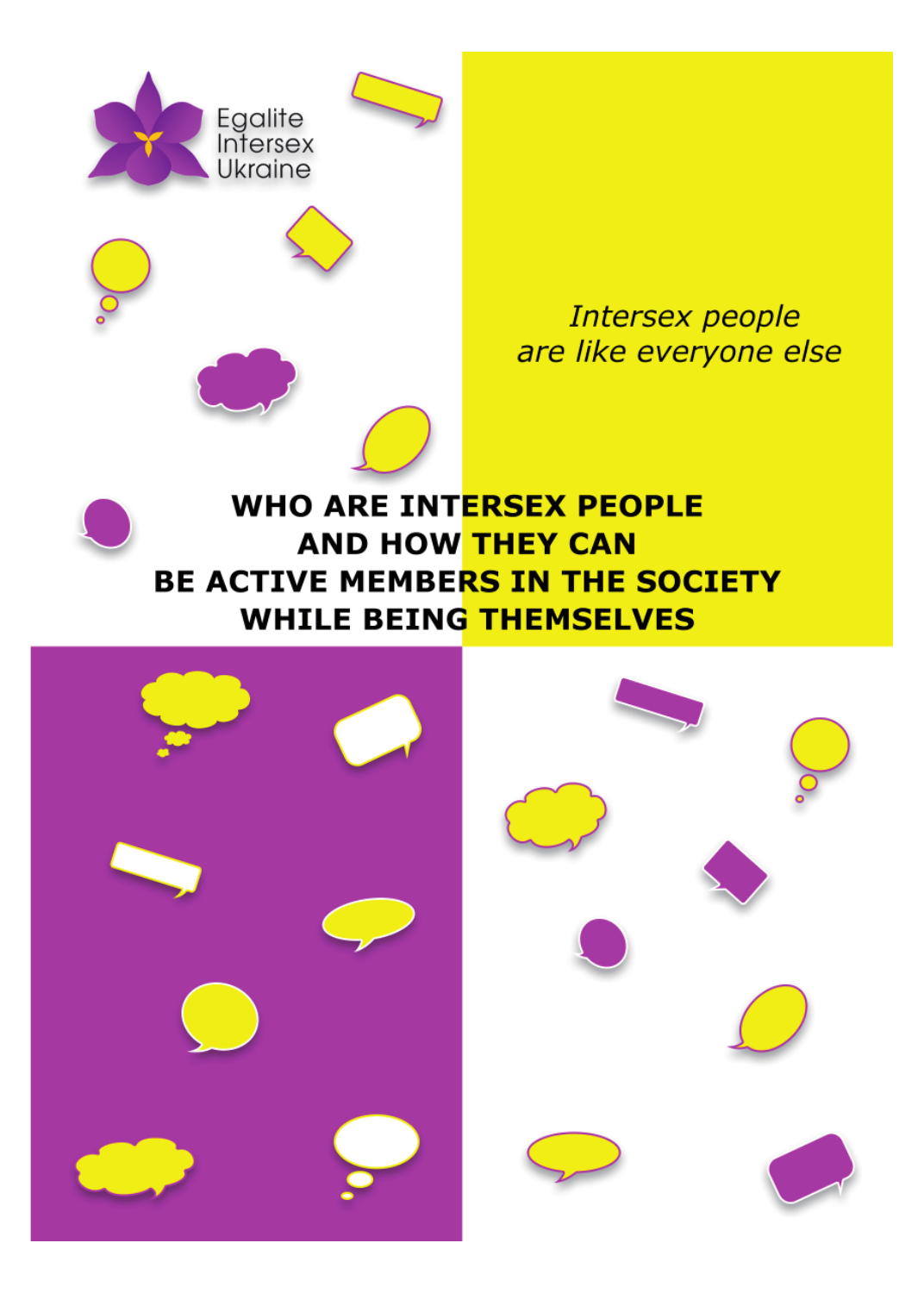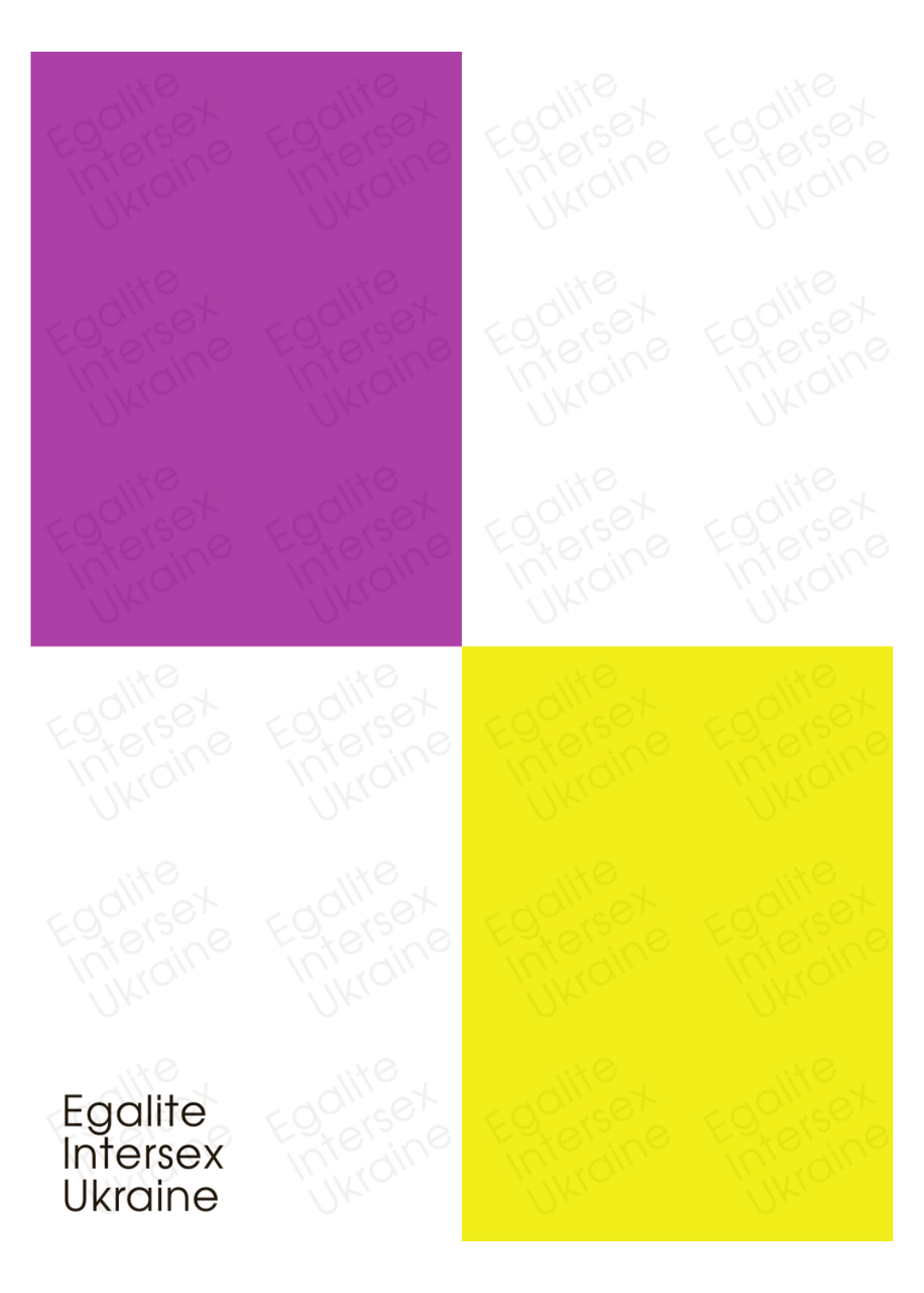*Intersex people are like everyone else*

# Who Are Intersex People and How They Can Be Active Members in the Society While Being Themselves

Egalite Intersex Ukraine 2017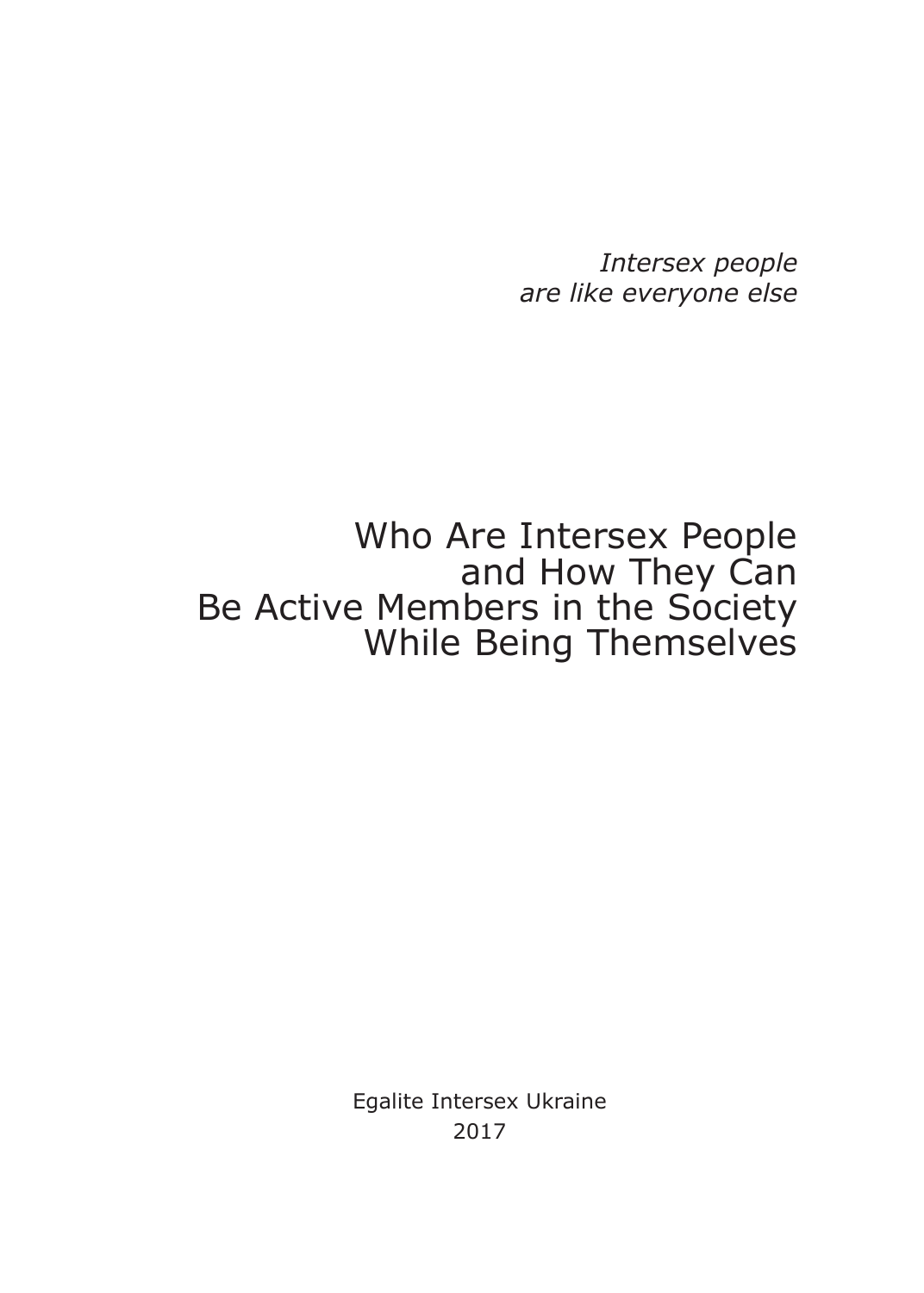УДК 631.1:075.326 ББК 23.22Я 54

*The diversity of human society, the right of all its representatives to live a complete life, without experiencing*  harassment and humiliation, is the theme of the first Ukrainian *publication about intersex people. Similarly to everybody else in society, they have the right for a humane treatment, equal health care, and legal assistance and maintenance.* 

*This publication is addressed to all those interested in public life, who understand the heterogeneity of humanity and recognize the need to preserve and disseminate the principles of humanism in Ukraine and abroad.*

Author: *Julia Poustovit* Editor: *Alla Voloschenko* Cover design: *Egalite Intersex Ukraine* https://www.facebook.com/IntersexUkraine egalite.i.ukraine@gmail.com Circulation: 1000 copies Kyiv, 2017 Publisher: LLC "Polygraph Ekspert"

*Not for sale. All rights reserved. Reproduction, copying, use of the whole text or its fragments is possible only for non-commercial purposes, provided the source is acknowledged.*

*This brochure is created as part of the project "Intersex people are the*  same as all the others", publication realized with financial support from *the PlanetRomeo Foundation.*



The views and opinions expressed in this publication are those of the author and do not necessarily reflect the views of PlanetRomeo Foundation.

© Egalite Intersex Ukraine, 2017

ISBN 1744-2260 © Poustovit Julia, 2017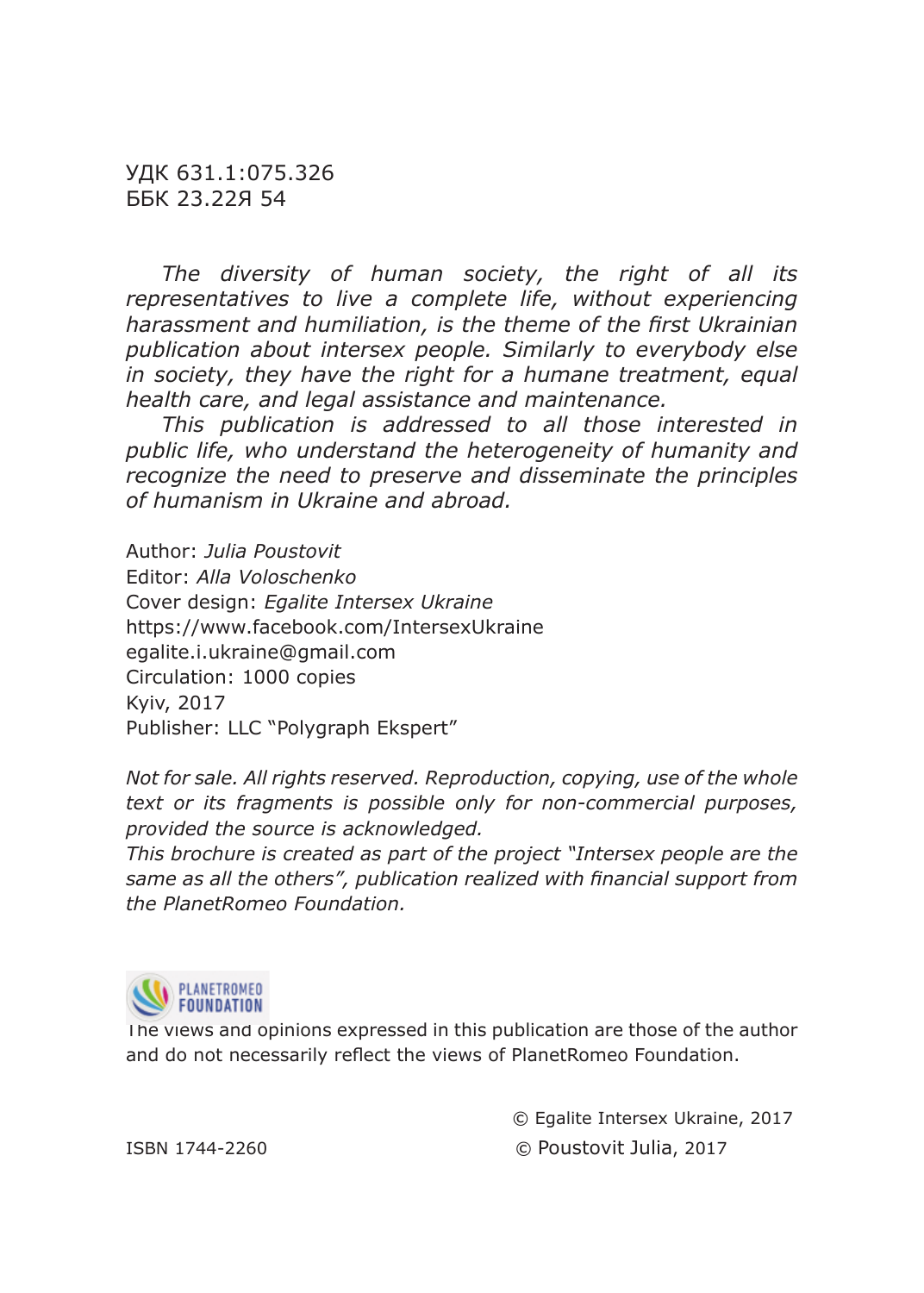# **Content**

| Who is this publication for and why we created it? 4                          |
|-------------------------------------------------------------------------------|
| How the attitude towards hermaphrodites has changed.                          |
| Human rights and education.<br>The responsibilities of family and society  13 |
|                                                                               |
| Formation of genitals.                                                        |
|                                                                               |
|                                                                               |
|                                                                               |
|                                                                               |
|                                                                               |
|                                                                               |
|                                                                               |
|                                                                               |
|                                                                               |
| Pubertal hormonal status                                                      |
| Family, society and intersex children  28                                     |
|                                                                               |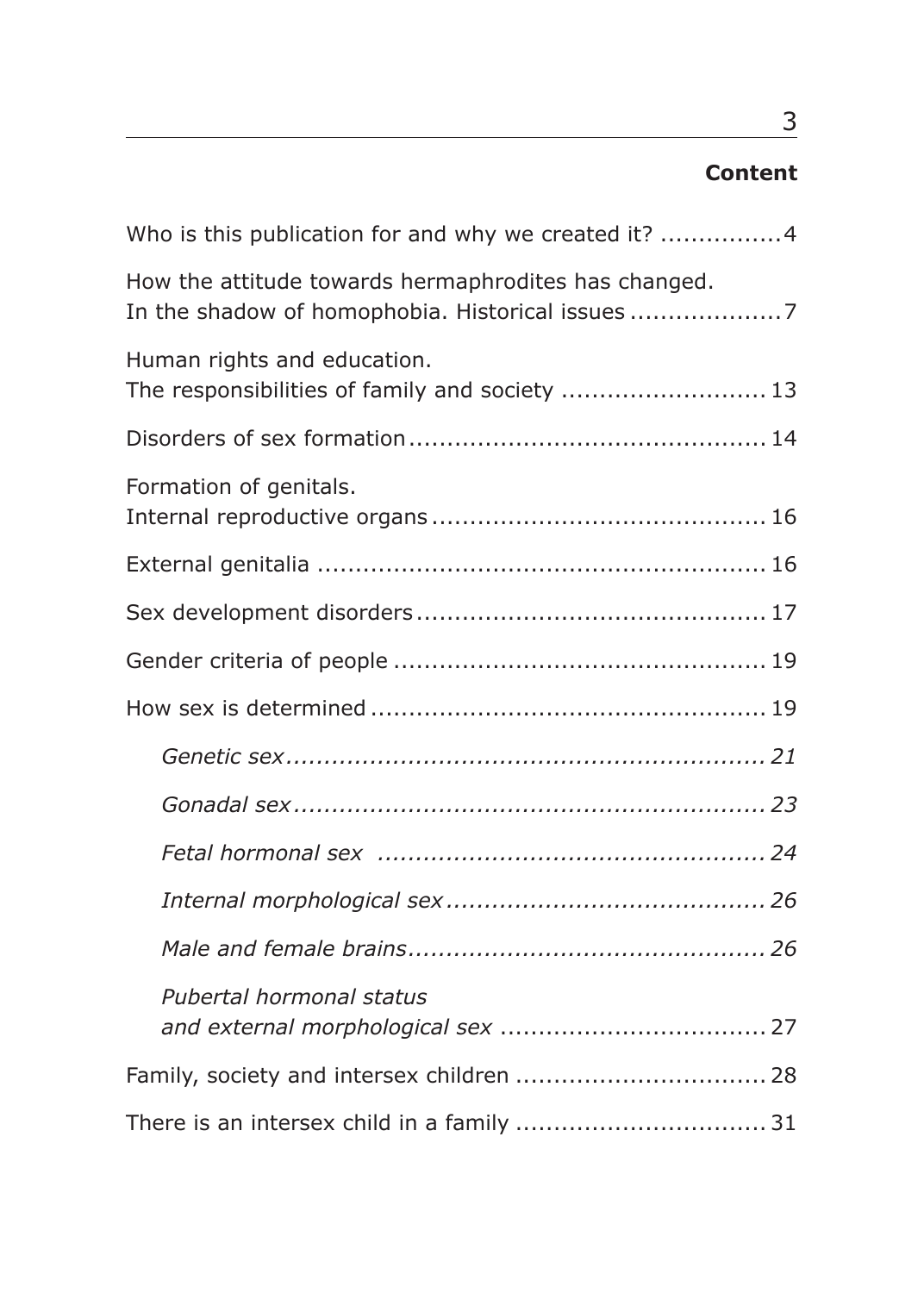*Security and Prosperity for All*

## **WHO IS THIS PUBLICATION FOR AND WHY WE CREATED IT?**

It is not a new idea that many problems could be avoided or easily overcome if people have sufficient knowledge about them. Its relevance becomes even more apparent when the whole humanity, a country, a group of people, or a single individual become aware of the fact that, if they had known in advance about the problem, they would probably have solved it somewhat differently. It is particularly painful when the ignorance of an entire society leads to the sufferings of many people, because it is usually more difficult to correct a collective error than a mistake done by one person. And this is not only because of a different scale, but also because lately in the society this idea emerged that the majority is always right and the collective intelligence cannot be wrong, therefore anything that a minority proposes is false. The situation is aggravated by the fact that, while the knowledge in exact and natural sciences is impersonal and it is transmitted via different mechanical data, media and social knowledge about relationships and proper actions in society are largely reproduced and passed through live communication. Because of this reason, humanism, tolerance, kindness, and mutual assistance in a society cannot be established once and for all and then only enhanced. No, these virtues have to be recreated every time. This is why the moral qualities of a society or its ethical values are very vulnerable and volatile. If today something is considered unacceptable and evil, tomorrow it could be seen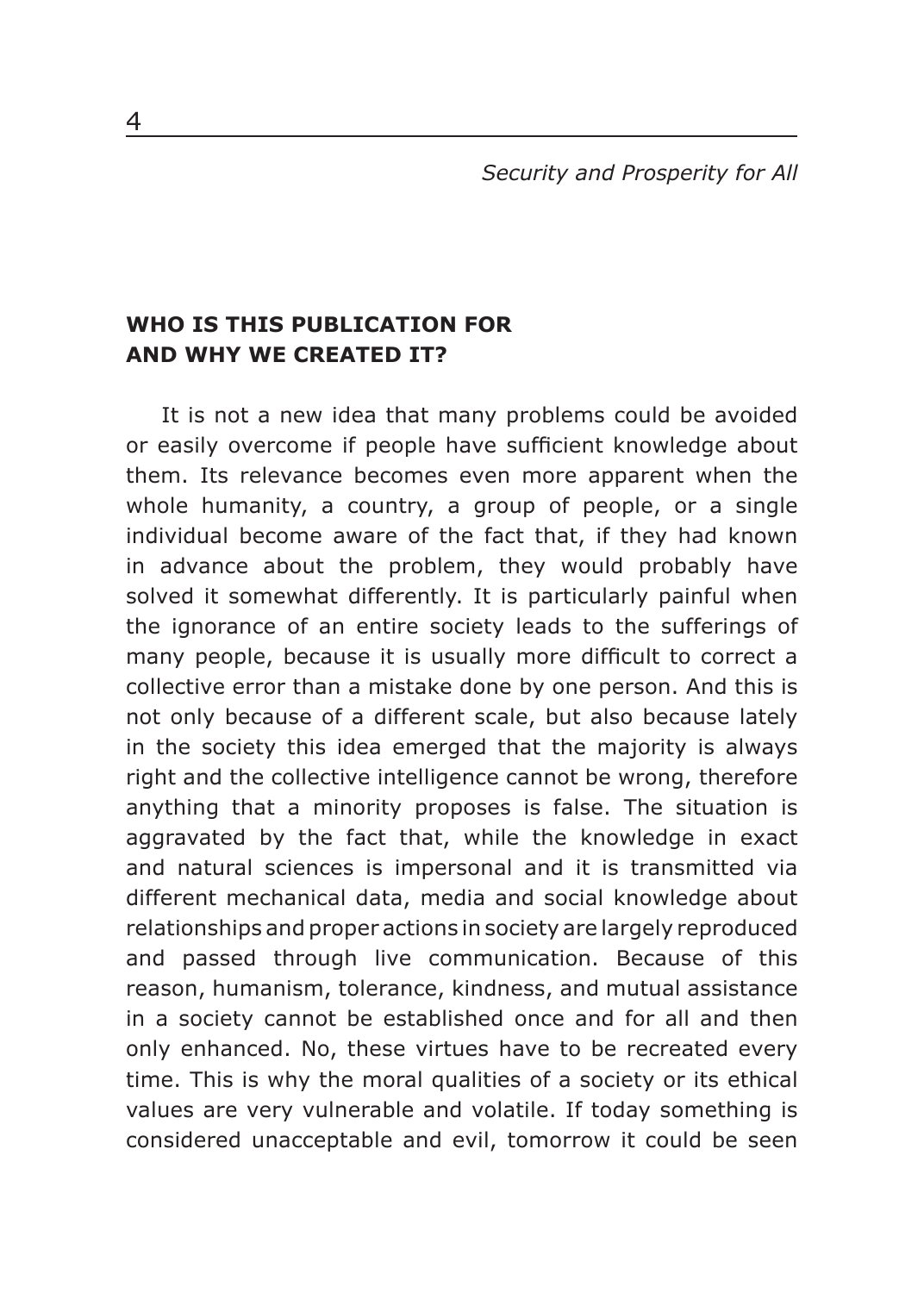as an absurd superstition, and vice versa. And, when a group of people suffers, they take their sufferings with them, and the next generations bother about it so little that they can make the same mistakes, condemning the next generations of citizens to suffer as well.

Can we get out of this vicious circle? Unfortunately, there is no explicit answer. However, in our opinion, not trying to do so while knowing that the current state can be changed is probably worse than simply committing evil acts out of ignorance.

Those who today are called intersex people and for many centuries have been called hermaphrodites can tell a lot about how the recognition, political expediency, and prejudices arising from the influence of religious and political or 'scientific' views destroy the lives of many people and keep the society as a whole in a state that is hardly civilized.

Therefore, the discrimination against intersex people in Ukraine and other former Soviet Union countries, along with legal harassment, the lack of adequate and often any type of medical care which these people need, and the 'normalizing operations' they had to go through in their childhood force us to address the society and inform it about things that have been well known for a long time in other countries and which do not lead to surprise and bias.

*Intersex people have always existed and they will continue to exist as long as the human race exists.* 66<br>Inte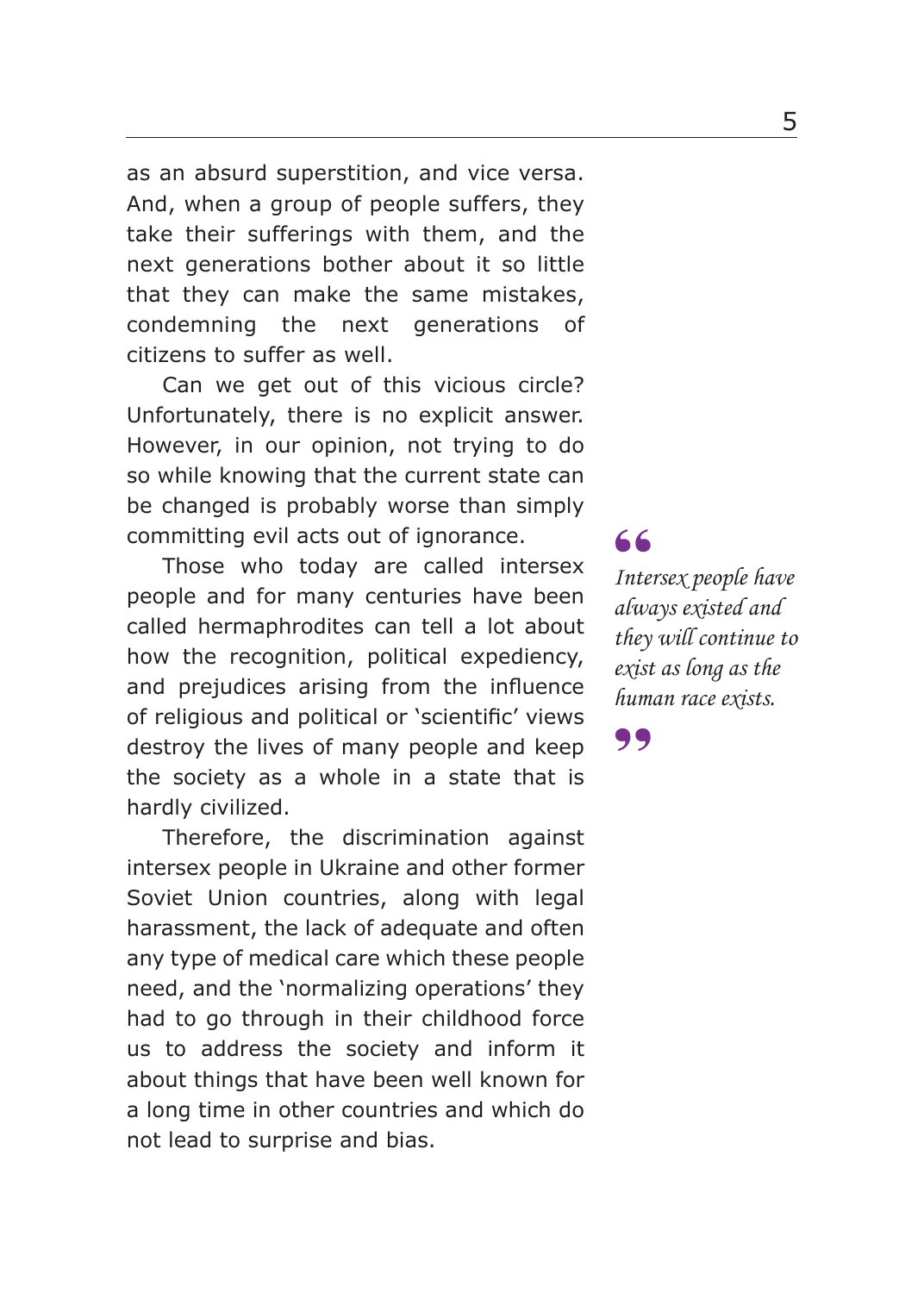Intersex people have always been and they will continue to exist as long as the human race exists. The earliest available information about them dates back to the first written and artistic sources. But there are especially many materials from ancient Greek history, upon which Western civilization is based.

It is no coincidence that the myth about the hermaphrodite was created in ancient Greece, because they were ruled by pantheism (polytheism) then and the gods competed with each other just like common people, and there was no notion of ultimate truth.

In the Greek mythology, Hermaphrodite (Greek Ερμαφρόδιτος) was the son of Hermes and Aphrodite. He was raised by the Naiads on Mount Ida in Phrygia. This golden-haired boy of great beauty, while bathing in the spring, stirred the passionate love of a nymph. But her plea for reciprocity found no response, and the inconsolable nymph asked gods to be eternally with her beloved one. And the gods united her and Hermaphrodite together into a single bisexual being.

However, the ancient Greek philosopher Plato wrote in his Dialogues that the gods created the first human in the form of sphere that combined two bodies and two sexes. Thus, he subordinated the reality to the symbol and underlined the divine qualities in man because hermaphroditism was usually seen as the exclusive property of the gods. So, according to Plato, there were hermaphrodites who combined two persons: they had four legs and four arms, but they were punished by Zeus for pride and were cut in two, and since then people are doomed to look for their other half.

Thanks to the spread of such ideas or maybe because of Plato's authority, in ancient times the attitude toward those who combined the features of both sexes was usually respectful. It was believed that the gods gifted them with special traits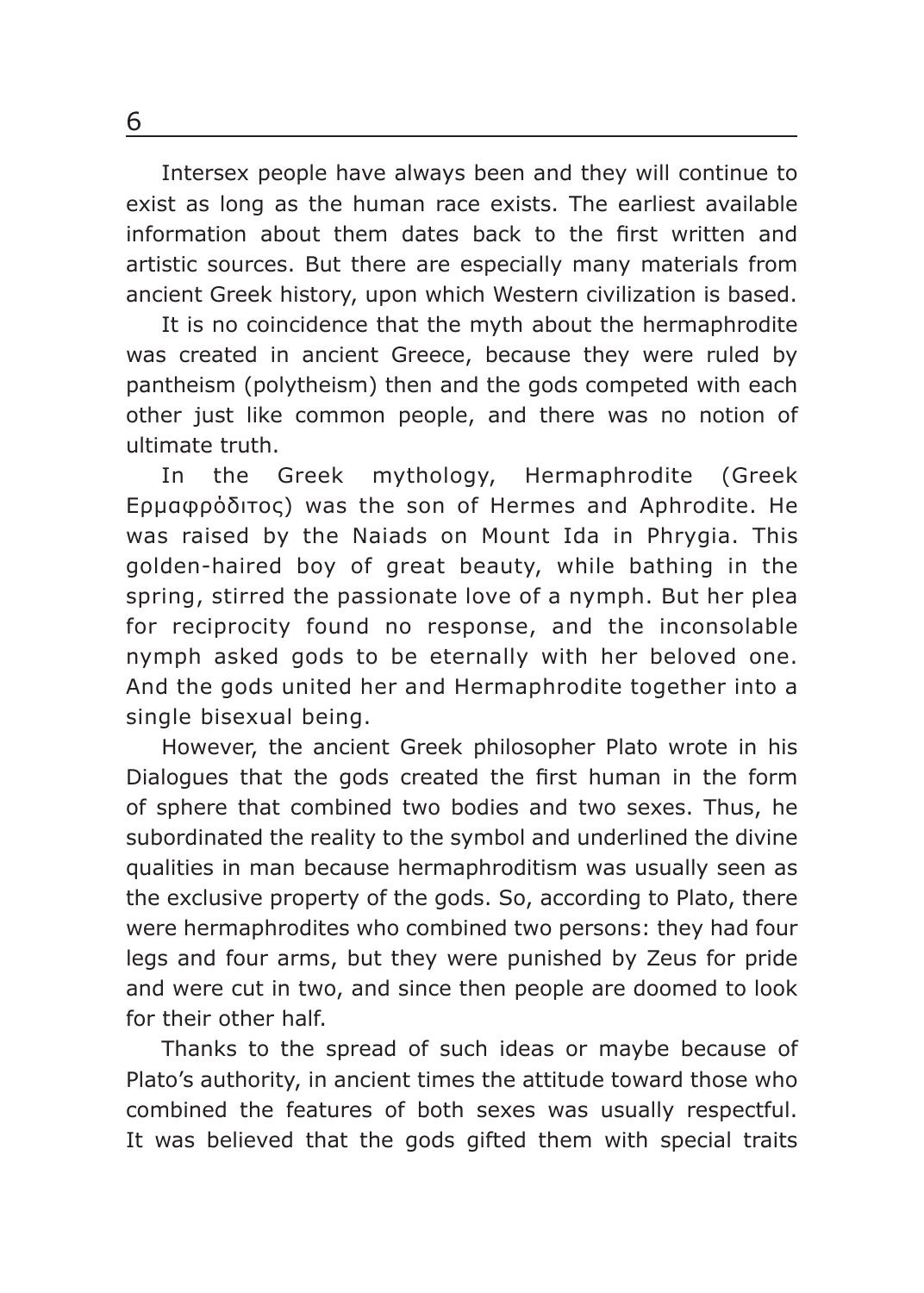and characteristics, which led to respect and admiration in the society. The evidence consists in numerous frescos, drawings on vases, and sculptures that have survived, despite the fact that in subsequent periods the attitude towards such people, similarly to all ancient cultures, has changed radically from respectful to hostile.

By the mid-20th Century, scientific and popular literature mostly used the term hermaphrodite (an organism that has properties of both sexes). Now it is replaced by the term intersex, which means the same thing.

# **HOW THE ATTITUDE TOWARDS HERMAPHRODITES HAS CHANGED. IN THE SHADOW OF HOMOPHOBIA. HISTORICAL ISSUES**

After the ancient times began the next historical period, when sexuality and anything associated with the relation between the sexes if it was not aimed at procreation was condemned and suppressed. There was a time when Christians considered any relationship with the infidels, especially sexual, a sin, which had to be punished immediately and severely with death. Under such circumstances, any difference or otherness was deadly dangerous and, therefore, carefully hidden as it could have been easily interpreted as a manifestation of demonic forces. Later, with the beginning of the Renaissance, Europeans gradually became more tolerant and, during the Age of Enlightenment in the eighteenth century, in some countries, especially in the Protestant ones, the attitude toward people who were somewhat different ceased to be so intolerant. However, in the nineteenth century, despite the rapid development of science, took place a new re-evaluation of the issue and intolerance gained scientific, instead of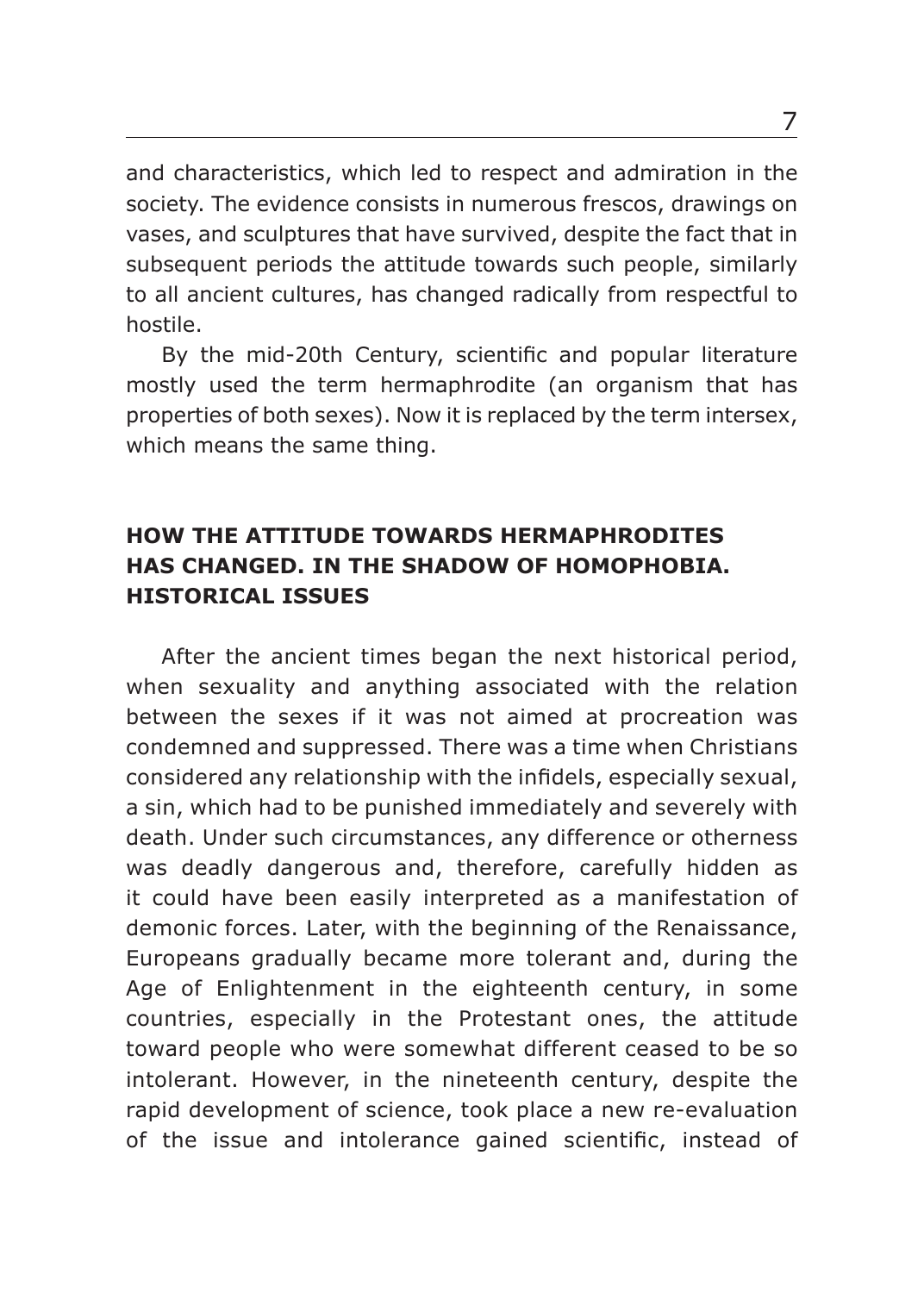religious, base as some countries struggled for the purity of race or nation.

The important reason that directly affected the attitude towards hermaphrodites was the fact that, during the second half of the 19th Century, in many countries Charles Darwin's theory became popular as he believed that the whites were the better race and that black African tribes, like the Hottentots, would eventually disappear, as they were a lower race.

Darwin's racism had a huge impact on the American public and educators as it did practically all around the world. S.J. Gould (1941-2002) from Harvard University wrote in his classic book The Mismeasure of Man that the spread of racism in education and science is the consequence of Darwinism. As Gould notes, the biggest supporters of Darwin were the educated people, thus "statements in favor of slavery, colonialism, about racial differences, class structure, and the social roles of sexes in that time were spread referring to the scientific data." Given the fact that many scholars in the field of natural and social sciences as well as teachers professed Darwinism, the intolerance towards anything and anyone unusual quickly became dominant in the society. And the humanity still cannot overcome this attitude till this day.

And it remained like that for almost one hundred years, until 1975, when the U.S. Congress passed the act about the education for children with disabilities (The Education for All Handicap Children Act), aimed at teachers and school staff who were to become more sensitive towards children with special needs. A year later, the American Association of Psychiatry decided to remove the article about homosexuality defined as mental illness from the classifier of mental illnesses.

But, before it happened, the scientific community had to overcome a great deal of ignorance and prejudice. Today no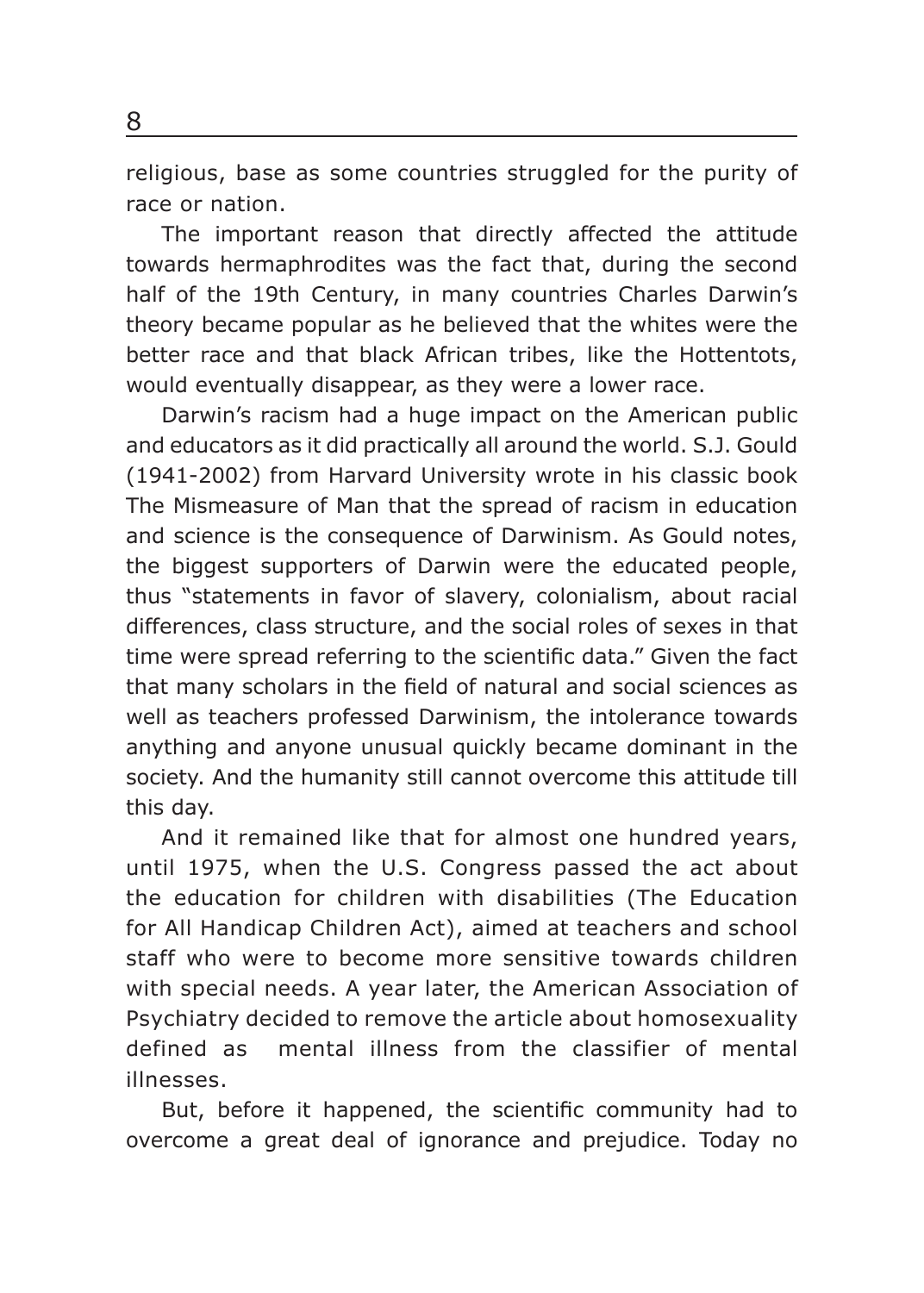one doubts the idea that real science is based on experiments. Real scientists gather information and try to understand it while avoiding biases. True scholars do not draw preconceived conclusions about what is normal and what is not; they organize data and suggest how different pieces of information can be combined.

In human sexology, an example of this is a truly scientific method used by A. Kinsey and his colleagues who worked in the 1940s. Unlike most of his contemporaries, Kinsey did not define what was normal or abnormal himself, instead first he tried to gather and organize information about sexual behavior and then to present it to the public.

His conclusions that the biological variability of people was widespread and the percentage of non-heterosexual people was significant were unexpected and unpleasant news for both psychologists and psychiatrists since Kinsey's discoveries questioned their professional competence and ruined their reputation, and, hence, prosperity.

At that time, most scientists rejected his data and, because of his findings, Kinsey suffered baiting and was laughed at. Certain methodological errors give reason to doubt the accuracy of the data, but his reports Sexual Behavior in the Human Male (1948, reprinted in 1998) and Sexual Behavior in the Human Female (1953, reprinted in

*…many scholars in the fi eld of natural and social sciences as well as teachers professed Darwinism, the intolerance towards anything and anyone unusual quickly became dominant in the society. And the humanity still cannot overcome this attitude till this day.*  $\begin{array}{c} 66 \\ ... \\ \text{the } t \end{array}$ 99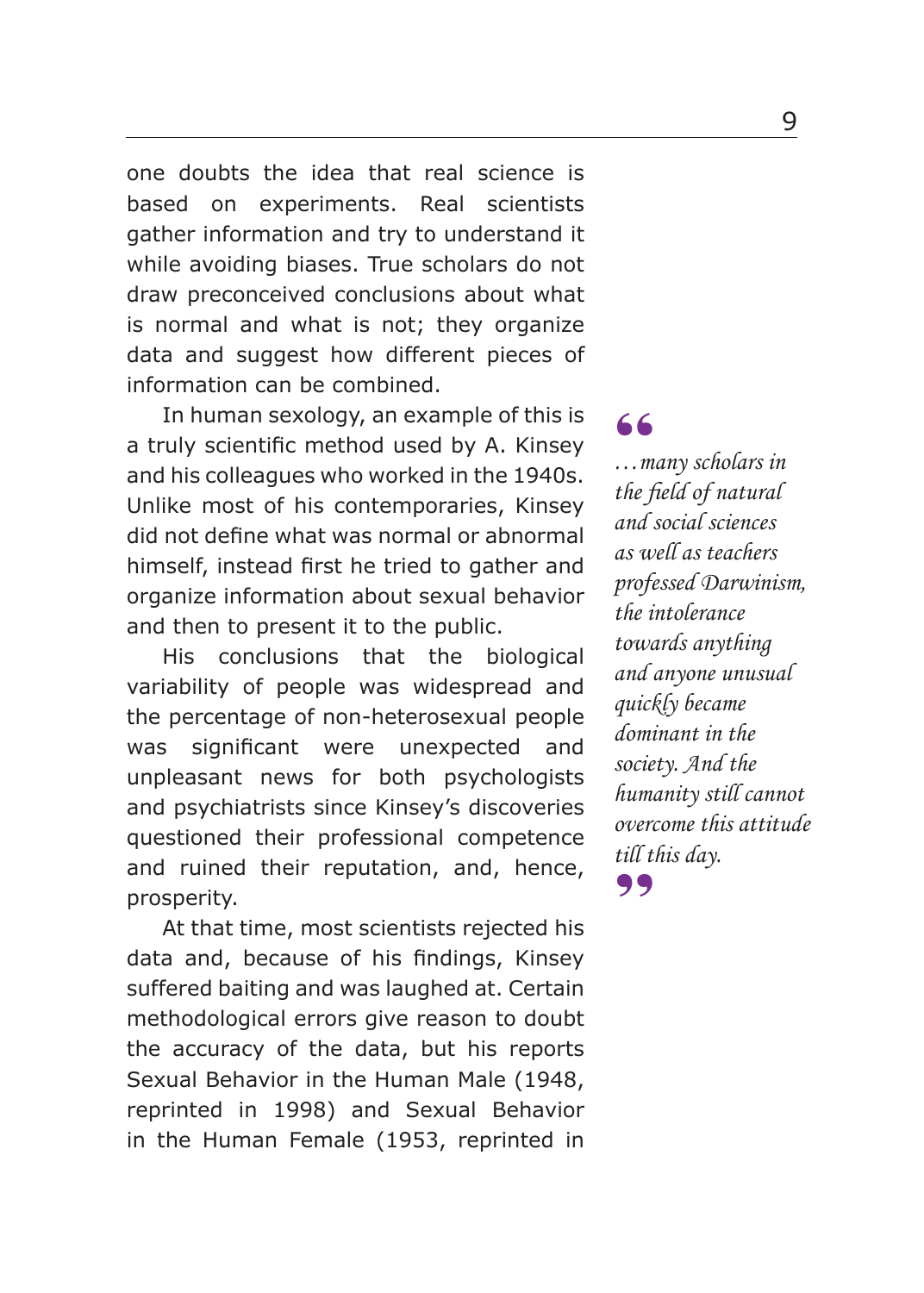1998) undoubtedly produced a revolution in science as, till this day, every serious research on human sexual behavior refers to them.

At that time, only a few human rights organizations were in existence, however, using the works of A. Kinsey, they were able to make a strong case in arguing that biological variability is a natural and common phenomenon and its carriers are normal citizens, and not some perverts, criminals, or outcasts.

For a long time, various denominations of Christians strongly believed that any sexual relation not leading to conception was illegal and 'unnatural'. Since the early Middle Ages, all the other sexual relations were considered extremely immoral.

For centuries (from ancient times through the Middle Ages and modern times) intersex people were essentially invisible in the shadows of people accused of immorality. For a long time, all such biological characteristics were treated by society and state as a sin of Sodom. Given such a rigid criminalization, it was life threatening to reveal one's otherness publicly.

Not less dramatic fate had 'other' people in the Soviet Union, where a criminal article of law for homosexuality was introduced in the early 1930s. This article of the repressive machine of the state got to be often used against dissidents and civil servants from the party apparatus to discredit them and to eliminate competition. At that time, intersex people were in fact forgotten. As we know, the Soviets denounced as criminal anything they could not control. Since it was difficult to control human biological variation, the Party decided to prohibit and criminalize everything that was even a little different from what was considered the norm. Therefore, in the Soviet Union, any surgical operations on intersex children were hidden from society and even from the parents of these children. The victims of such acts were thus left to wander in the darkness of uncertainty and lack of understanding of themselves, their state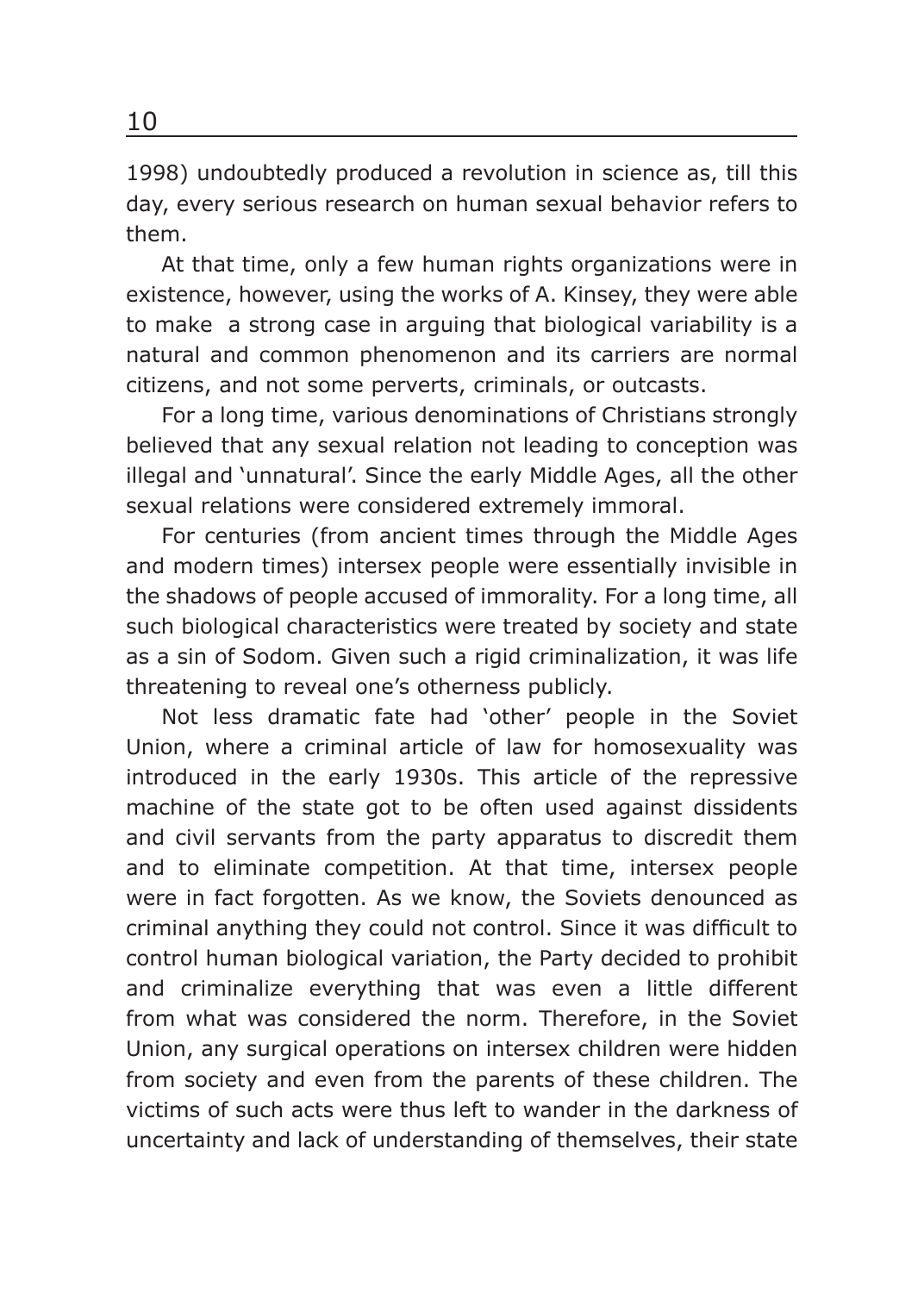of being, and their features. For example, there was a case of a five-year-old boy who was operated on to have the bladder diverticulum removed and the surgeon (as doctors told more than two decades later) also removed the patient's female sex organs. Unfortunately, the society had no idea that such people had been experiencing a lot of adversities over the years and often they still continue to suffer.

One sign of biological 'otherness' are sexual relationships. For some people, gay relationships are natural, they are a stable form of sexuality, which is formed as a result of heredity factors, characteristics of fetal development, childhood experiences, cultural environment, and so on. None of the factors is 100% necessary or sufficient.

Deeply rooted mystery and the desire to conceal their biological features led to the fact that even experts, not understanding the core of the problem (often they do not have sufficient knowledge), confuse intersex people (imposing their diagnoses and stigmatizing them) with transgender. Fearing unpleasant situations if their otherness is revealed, people who realize this fact often experience depression. Some are able to perceive the reality and accept themselves as they are, as they are created by nature; others die, and a lot of people suffer over the years from mental trauma caused by close relatives/friends and by society at large.

There are cases of people who begin to hate themselves and want to find a 'cure', to change. Unscrupulous and uneducated consultants lure such individuals in dubious communities where they are surrounded by fear and disgust; there patients constantly undergo brainwashing, the so-called 'reparative therapy'. The author of this brochure knows of the case of a certified candidate of psychological sciences who promised to turn an intersex person into 'a real man'.

A negative attitude toward the slightest deviation from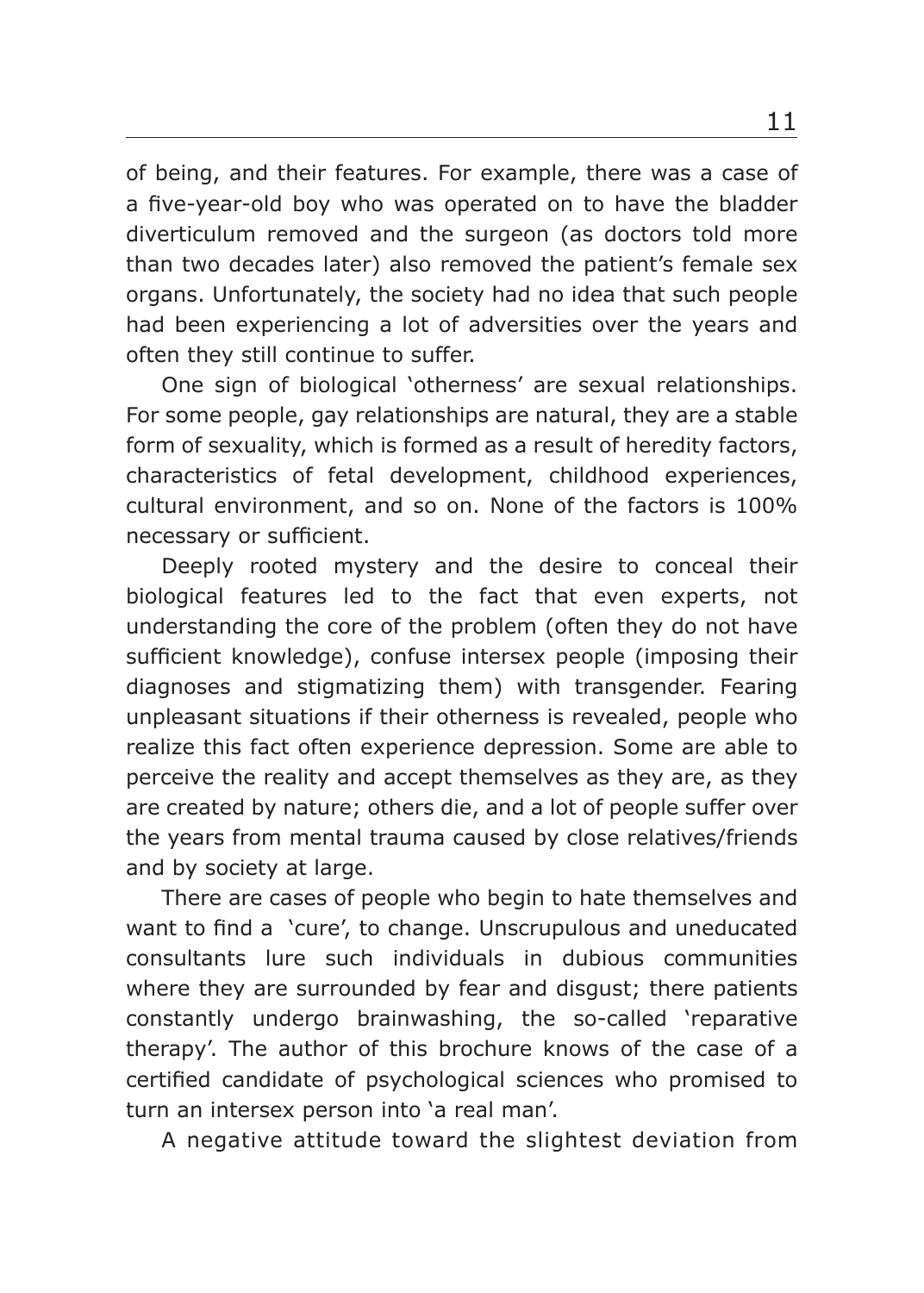the officially recognized normative behavior had been cultivated for centuries, situation which pushed the intersex people into wanting to remain unnoticed for the most part and only recently they have begun to seek the right to be included in public life—along with the right to decide for themselves who they are, who they communicate and have a relationship with, and not give this right to the society, doctors, or even parents. Maybe one day discrimination of intersex people will become as unacceptable in our society as prejudice against ethnic and religious minorities or as the restraining the rights of women (which now is almost forgotten), and will be perceived as something absurd. There is some success already, however still a lot needs to be done.

The problem of the protection of the rights of the intersex is thus primarily a problem of the protection of human and civil rights. Protecting the rights of minority groups means restricting individual rights because a person is assigned to a particular group, which, at the same time, becomes separated from the society and thus opposes the majority. But to unite different intersex people into one group means to limit the recognition of their special characteristics and individuality and to simultaneously separate them from the rest of a diverse humanity. Therefore, in our view, it is necessary to achieve the level at which the rights of all citizens to medical care, legal assistance, labor, etc. will not only be declared by the state, but will actually apply to the real people who live here and now and not in some ideal tomorrow. We believe that this approach to the protection of intersex rights as individual citizens would pave the way for a consistent respect for the rights of all people without exception—regardless of their biological sex, sexual preferences, gender identity, race, religion, age, and so on.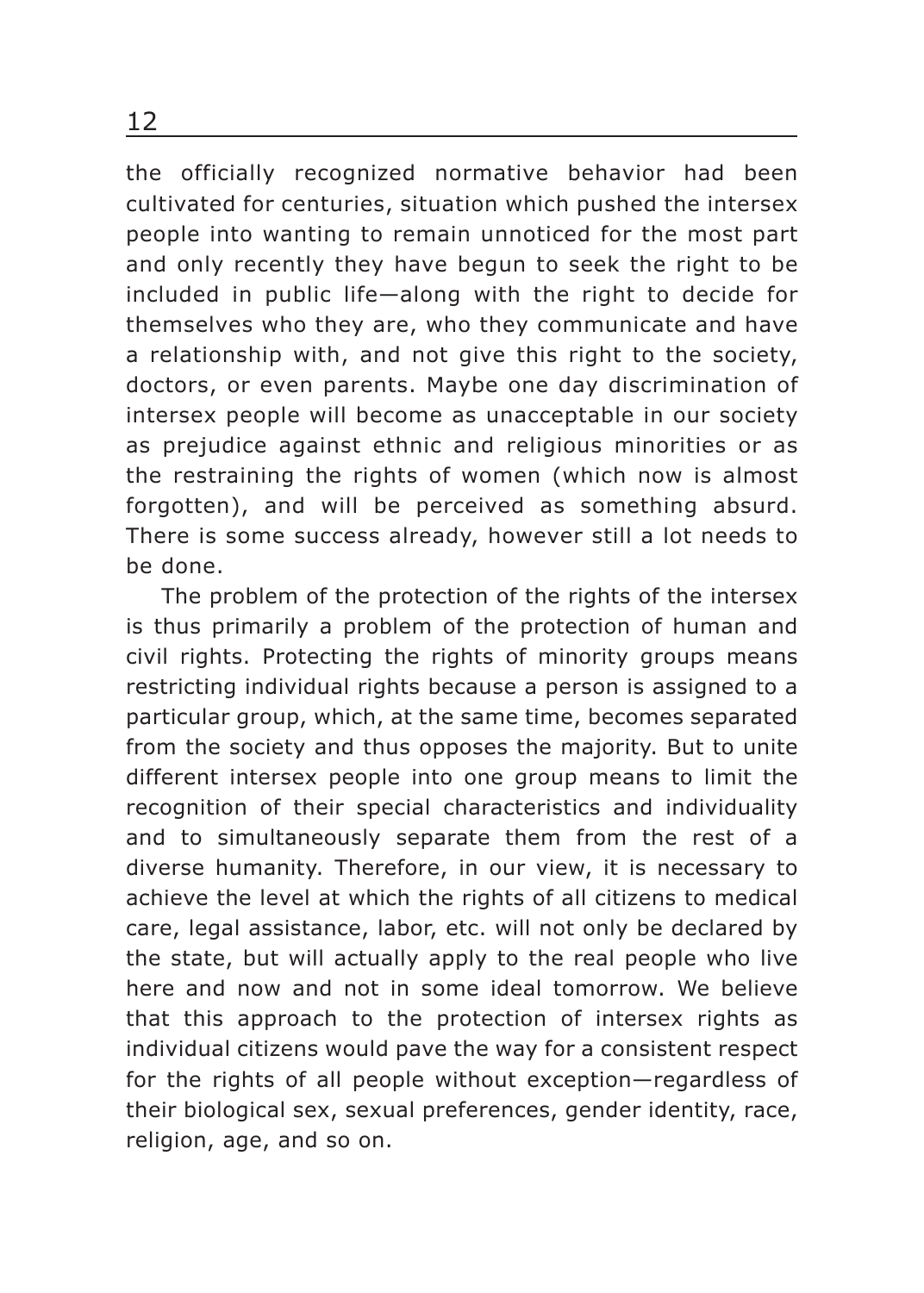# **HUMAN RIGHTS AND EDUCATION. THE RESPONSIBILITIES OF FAMILY AND SOCIETY**

When talking about the rights of intersex and others who experience discrimination, it often seems that we use 'the right rhetoric', which really only blurs content and replaces concepts, creating a situation in which society is not encouraged to solve the problems of people who constantly live with limitations of their rights and legitimate interests.

Here is a fairly typical quote: "Families are different. There is no uniform family that would unite all possible forms of family relations. However, heterosexism in the Ukrainian society and the lack of public policy aimed at the protection of human rights create a situation in which only one type of family is considered normal and becomes privileged—covenant by which a man and a woman establish a partnership with each other, while others are ignored. Among them, gay families are perhaps the ones most exposed to discrimination. They are completely deprived of social guarantees from the state, public recognition, and support of their maternal families."

This quote includes and combines so many different problems and discourses that even for a sympathetic reader it is hard to grasp it all at once. Let's start from the

*True scholars do not*  **66**<br>True scholars do no<br>make preconceived *conclusions about what is normal and what is not; they organize data and suggest how different pieces of information can be combined.*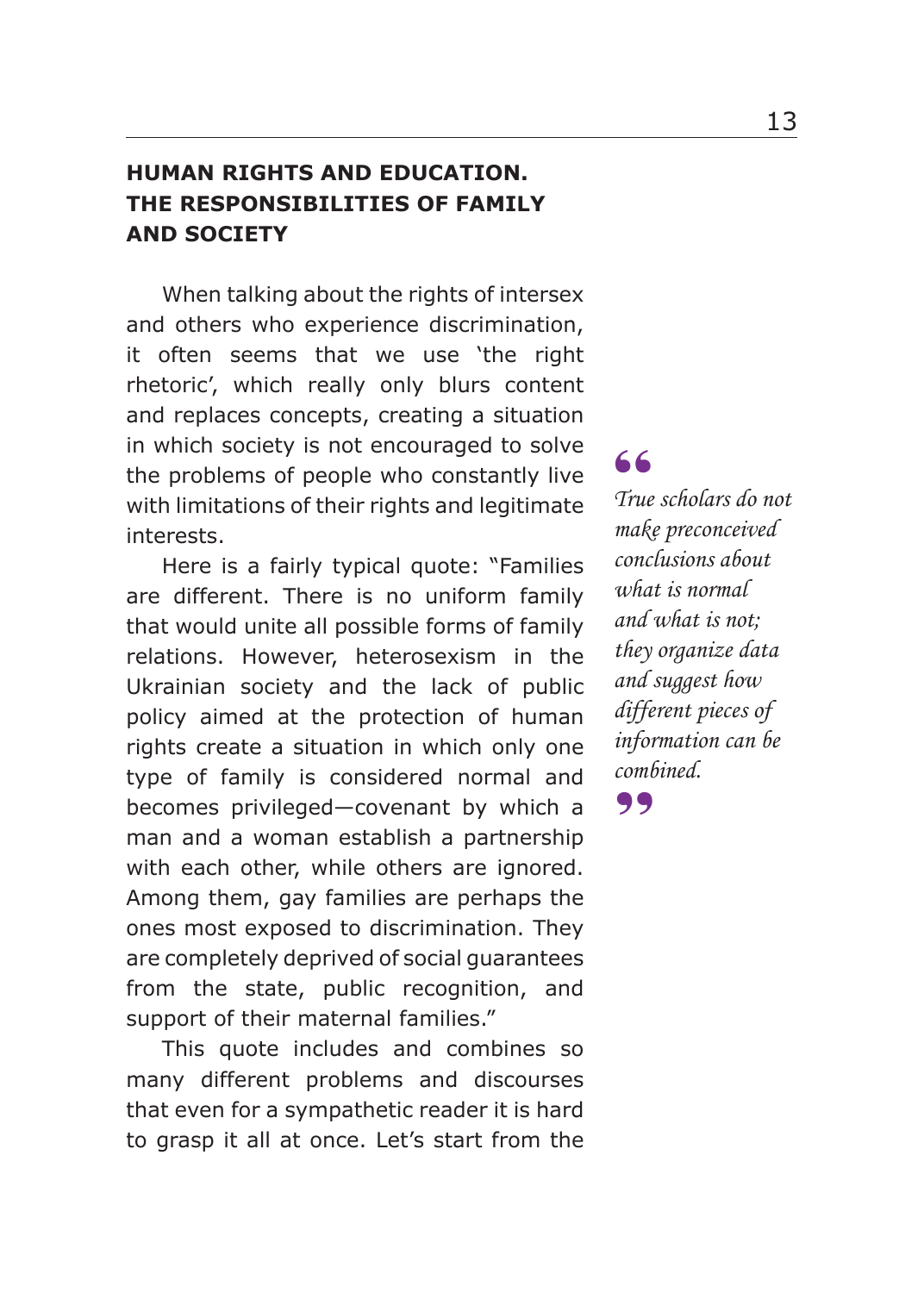end. Social guarantees from the state, public recognition, and support of maternal families (why not paternal?!?): these are questions that belong to different levels and they have different jurisdictions.

Whether to support a child or not is a private family matter. These are personal relationships, which depend primarily on the personality of the parents as well as on their cultural environment.

The problem of the society is primarily a problem of education. If children are taught to be tolerant and to respect racial and gender equality, individual citizens and society in general will learn to accept its diversity, not to treat it as something strange, incomprehensible, so secret and hostile, and therefore potentially dangerous and aggressive.

#### **DISORDERS OF SEX FORMATION**

Understandably, parents and especially children want to know why it happened, why they have certain inherent features endocrine, genetic, etc.—which make it difficult to explicitly determine their sex. But even nowadays medicine cannot give comprehensive answers.

It is known that sex formation has a number of successive stages: formation of gonads, internal, then external genitalia formation, and formation of secondary sexual characteristics. This process is regulated by genetic and hormonal factors.

Between the 4th and 5th weeks of fetal development primary gonads are formed. Karyotype (typical set of morphological characters) of humans consists of 44 autosomes and 2 sex chromosomes. At the genetic level, the sex of the embryo is determined by a set of X and Y chromosomes. The set contains genes that determine the sex formation. During insemination,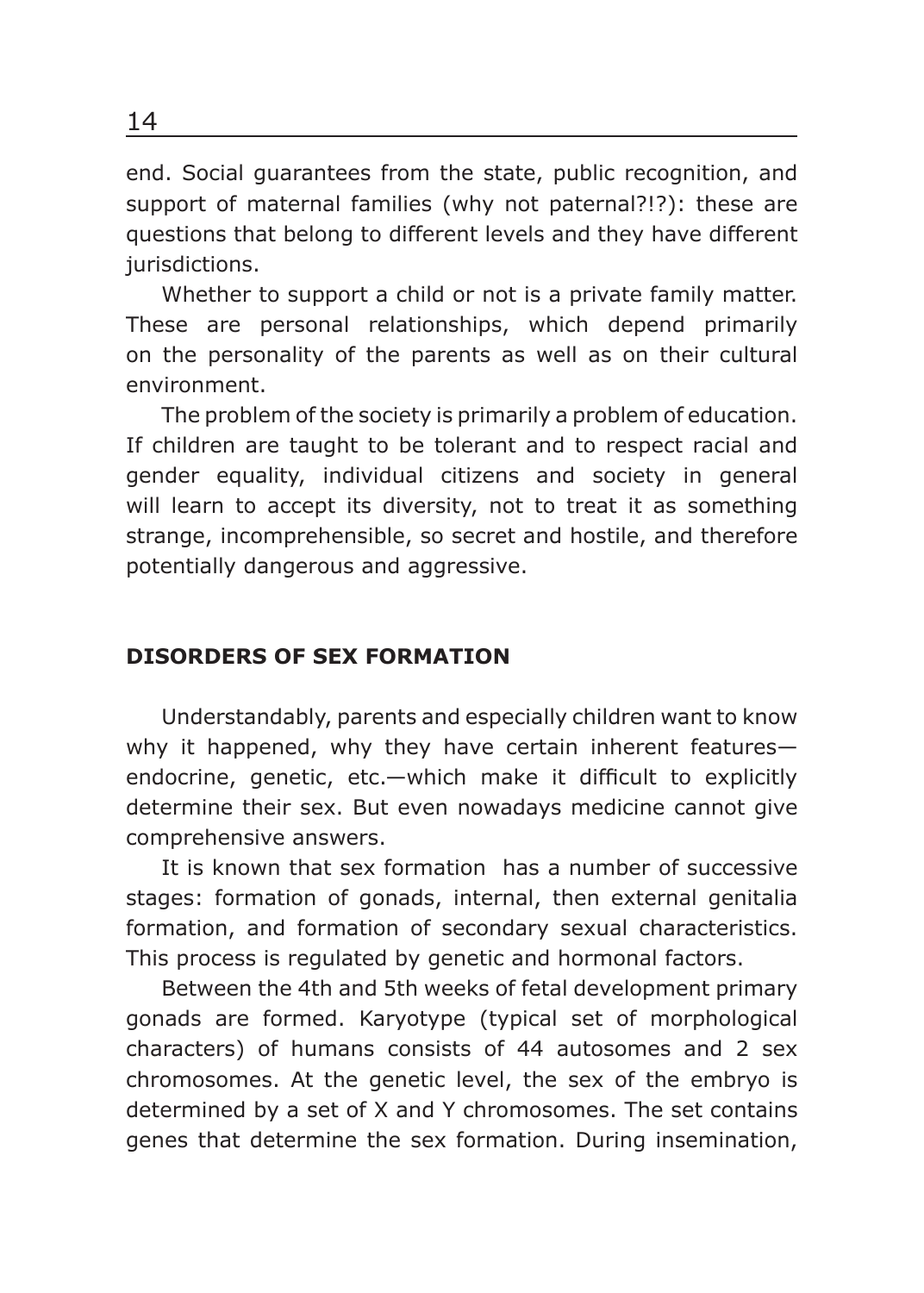the genetic sex of a child is formed: if a spermatozoon carries the X chromosome, the genetic sex of a child is female (the set of sex chromosomes is XX); if it carries the Y chromosome, the genetic sex of a child is male (the set of sex chromosomes is XY). Now scientists have localized about 100 genes in the Y chromosome. To form male reproductive gonads the presence of the Y chromosome is required, because it contains the gene responsible for the synthesis of the specific protein surface—the HY antigen. This antigen determines the development of male monads.

So, if sex chromosomes contain the Y chromosome, the testicle is formed; it is fully developed only if there are both X and Y chromosomes. The proper formation of ovaries requires the presence of at least two XX chromosomes. A normal female gonad is formed by the karyotype 46XX.

Subsequently, internal and external genitalia are formed. In the beginning of the embryo's development, the presence of female (paramesonephric or Müllerian) and male (mesonephric or Wolffian) ducts is observed. To create reproductive organs two pairs of ducts—Müllerian and Wolffian—are needed, and they open into the urogenital sinus. The female internal reproductive organs are formed from Müllerian ducts; the male ones, from Wolffian. The internal and external genitalia formation in male fetuses is an active process. Certain cells in the fetus' testicles synthesize a hormone that suppresses the development of the Müllerian ducts; in testicles, more and more testosterone is synthetized and, as a result, the Wolffian ducts differentiate into seminal vesicles, ejaculatory ducts, and the appendix of the testis. In the absence of the active influence factor that slows down the formation of Müllerian ducts, these develop and the uterus, upper vagina, and fallopian tubes are formed. Usually, in this case, the Wolffian ducts regress. Both male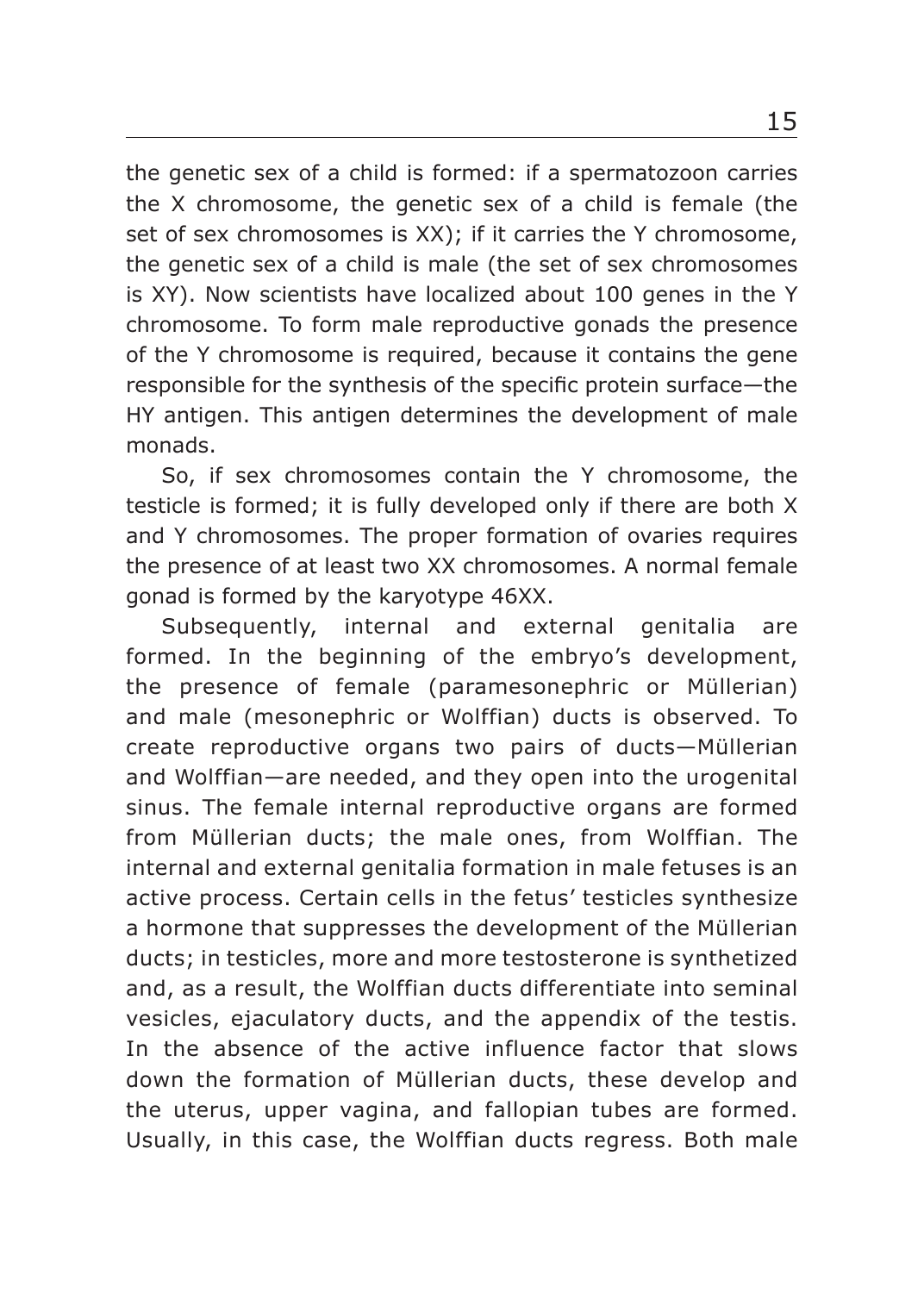and female external genitalia and the urethra develop from the urogenital sinus, genital (also known as phallic) tubercle, and the labia-scrotal swellings.

## **FORMATION OF GENITALS. INTERNAL REPRODUCTIVE ORGANS**

Starting with the 10th week of fetal development, a large amount of testosterone is synthesized, which influences the formation of external genitalia. Besides testosterone for the external reproductive organs, the differentiation of its active metabolite dihydrotestosterone is needed, which is produced directly in tissues due to the activity of the correspondent enzyme. Under the influence of hormones, the urogenital sinus turns into prostate and the inner part of urethra. The urethral crest is transformed into the urethra and the cavernous body of the penis. The genital tubercle forms the glans penis. This is anatomically homologous to the clitoral glans of females. At the end of the first trimester the reproductive organs are fully formed.

## **EXTERNAL GENITALIA**

When a child is born, he or she has fully formed sex organs. The gonadal sex of healthy children and the structure of their internal and external organs, i.e. phenotype or the morphological sex, fully corresponds to their karyotype or genetic sex.

During the postnatal stage of development a child has to undergo other very important stages of sexual formation puberty and sexual maturity. Therefore, the development of the sex organs of a healthy person is completed only at the end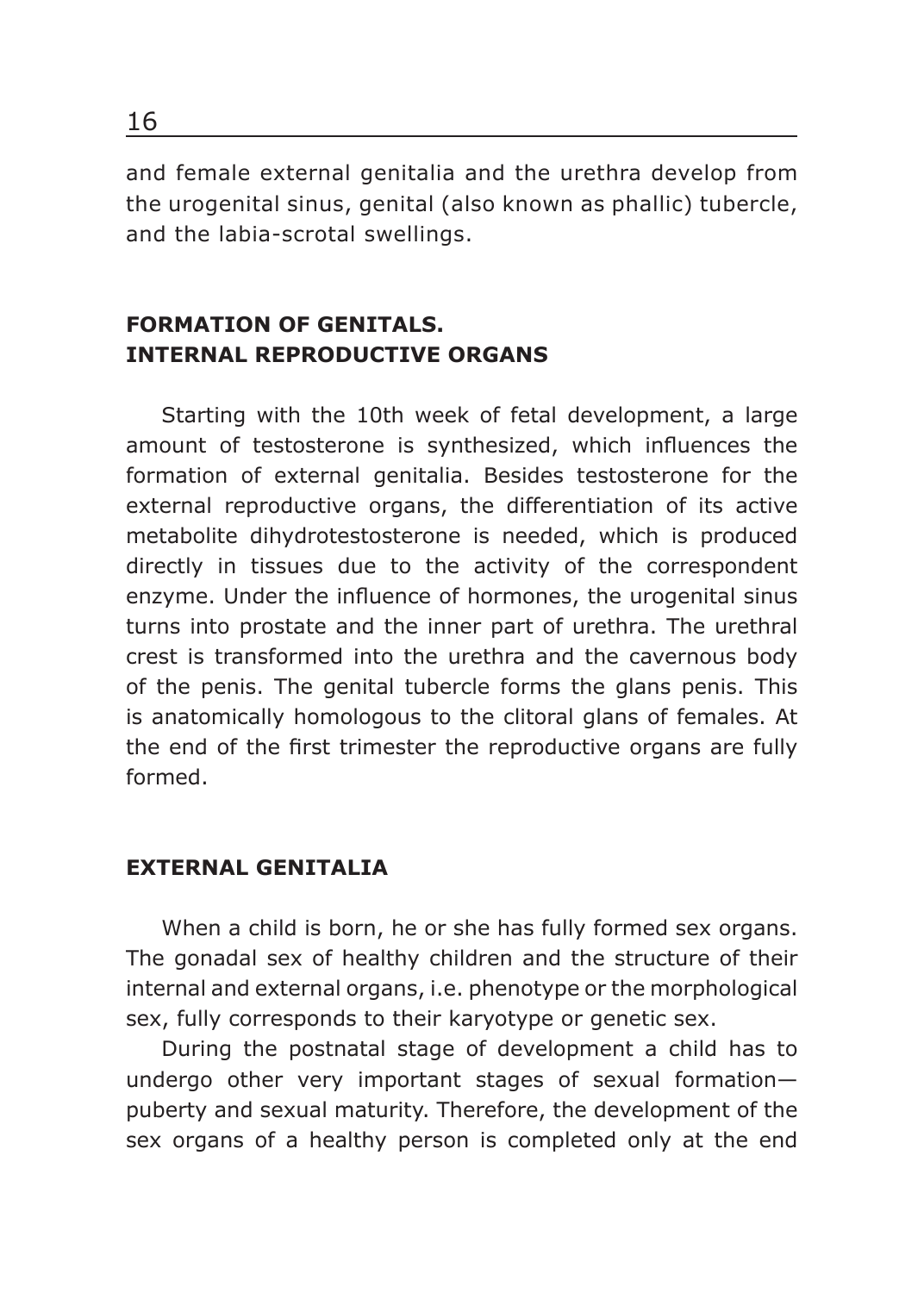of puberty. After that an individual is able to perform his basic biological function—to reproduce.

#### **SEX DEVELOPMENT DISORDERS**

The fact that the person is intersex can be revealed at any time in their life: immediately after birth, in early childhood, during puberty, or even in adulthood. There are cases when a person does not suspect anything to be special about themselves. Main causes of sex development disorders (SDD) are chromosomal or more subtle genetic abnormalities. Sometimes there is a wrong number of sex chromosomes or their structure is broken. It can also happen that the genes that are responsible for sexual differentiation are damaged. Sex development can go wrong if there is a pathology of autosomes or rather genes that are located on autosomes but are indirectly involved in the sex formation. Rarely sex development disorders are caused by hormonal imbalance of pregnant women (hormonal drugs or hormone-active tumors) and/or the hormonal function of the placenta.

The action of these unfavorable factors that disrupt the normal processes of sex formation can occur in the following two ways:

*…to unite different intersex people into*  " *one group means to limit the recognition of their special characteristics and individuality and simultaneously separate them from the rest of a diverse humanity.*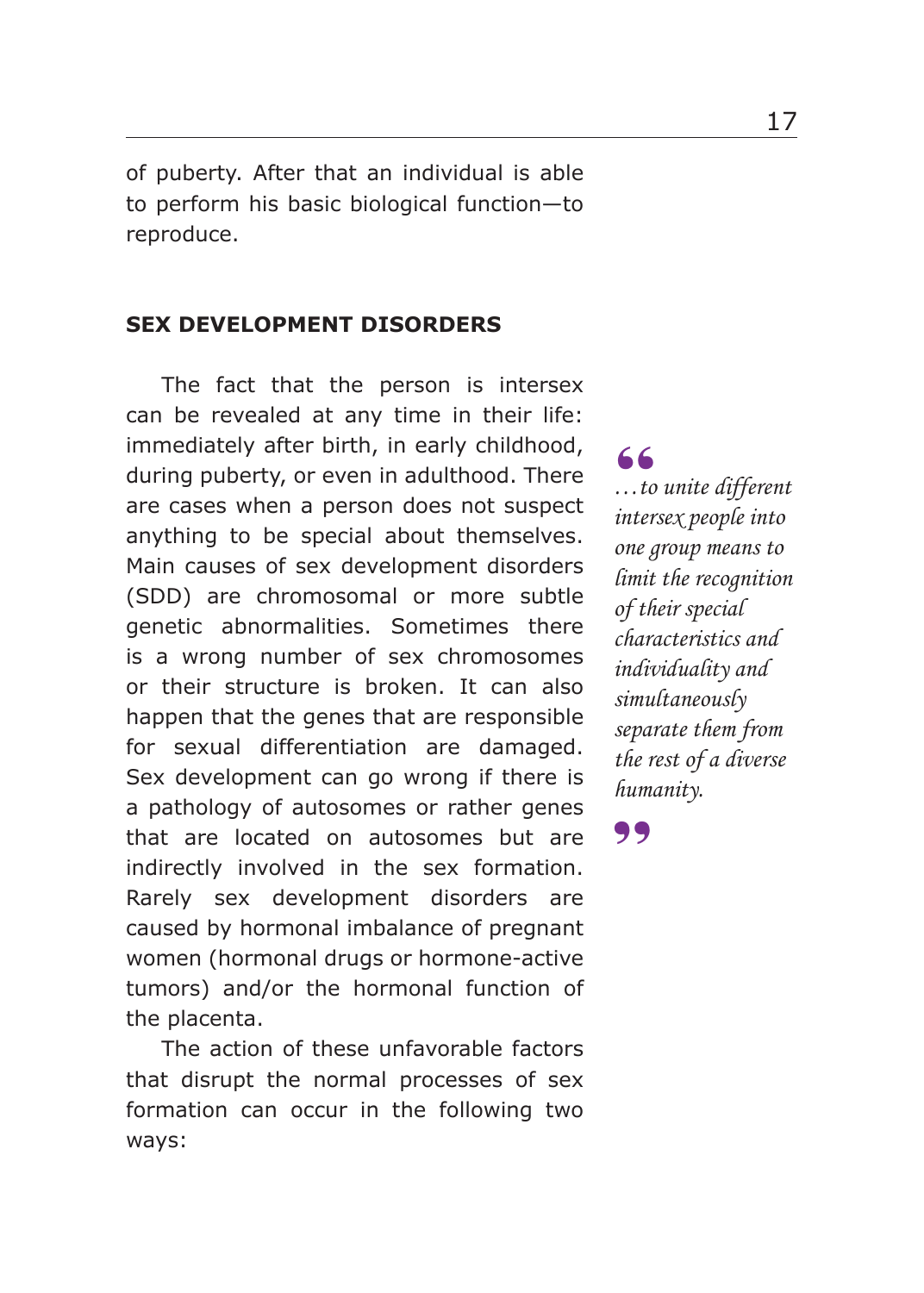1. Abnormal factors that prevent the development of typical gonads, which leads to the wrong genitalia formation.

2. Gonads are fully formed. In these cases, disorders related to sex development can be caused by a congenital defect of testosterone synthesis or dihydrotestosterone metabolism, low sensitivity of target tissues to the action of sex hormones, and increased levels of sex hormones of non-gonadal origin.

Let us define the semantic content of the words 'sex' and 'gender' and the terms associated with them. In English, the word 'sex' has two main meanings: 1) the sum of the characteristics that distinguish organisms on the basis of their reproductive function and 2) short for 'sexual intercourse'. In Ukrainian, there are two different words and the word «стать» (sex) can be either male or female, depending on the anatomical components. That is also how the word 'sex' was understood in English literature until the middle of the 21st Century. In the late 19th Century, the meaning of the word had somewhat expanded, and it began to determine the anatomy of sexual organs, their functions, and the differences between man and woman. By the middle of the 20th Century, it began to mean also sexual behavior and sex appeal. The word started not only to determine the category but also the phenomenon itself and the process associated with it. As the word 'sex' began to be used in the sense of 'coitus' (sexual intercourse), it acquired 'dirty' meaning, and, in order to determine cognitive, behavioral, and personal characteristics that distinguish men and women, the term 'gender' was offered. As the time went by, the word 'sex' was more and more commonly used in everyday life in the sense of sexual intercourse, so a tendency to use the word 'gender' as a euphemism to distance from the negative meanings of the word 'sex' emerged. All this information should be taken into account when reading literature dedicated to the study of such phenomena as 'sex' and 'gender'.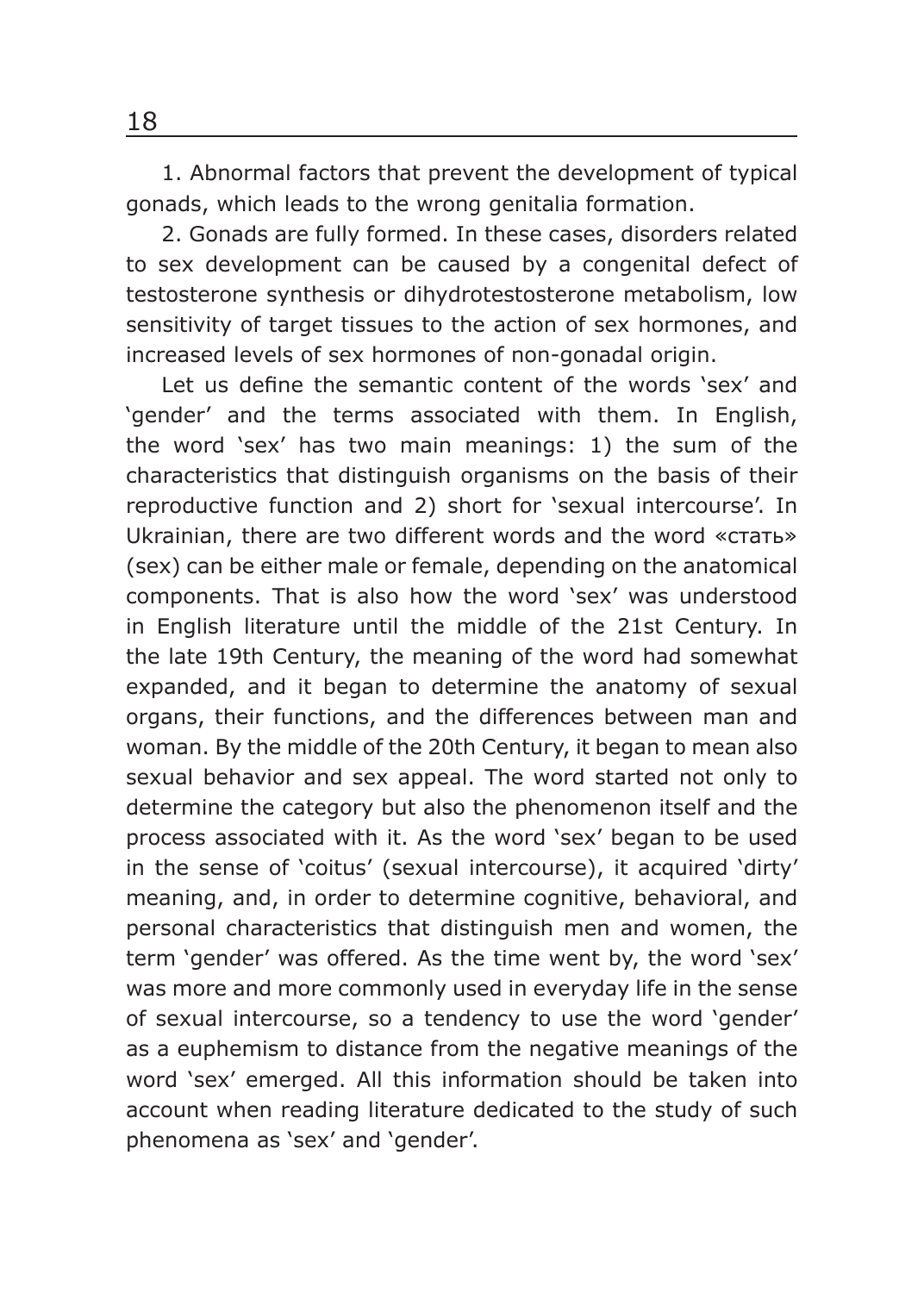#### **GENDER CRITERIA OF PEOPLE**

Ancient Greek cultural tradition proclaimed the domination of men over women (especially when it came to social life) to significantly affect the development of the scientific understanding of the anatomical differences between the sexes. Aristotle believed that sex was created for reproduction, and an active participant in this process was the man and the passive one was the woman. He considered a woman to be only a miniature man: what a man has outside, a woman has inside her body. Aristotle considered the vagina an analogue of the penis, the uterus an analogue of the scrotum, and menstruation he believed to be the equivalent of ejaculation. It is significant that in ancient times ovaries were called the same as testicles and the special anatomical term for vagina was completely absent before the 18th Century. According to I. Cohn, such idea of the supremacy of men remained widespread in science for a long time.

### **HOW SEX IS DETERMINED**

Is it possible to determine with 100% accuracy the sex of a person based on their appearance and behavior? The accumulated experience in science shows that sex is a much more complex phenomenon than most people think. There is a whole set of sex criteria and not all of them are visible to the naked eye. In the medical and psychiatric practice, there are cases of children who looked like girls and later turned into men, and individuals with female bodies (female phenotype) according to their genetic characteristics who were actually men.

So, an everyday question about one's sex turns out to be not such a simple and obvious one. The mechanism of sex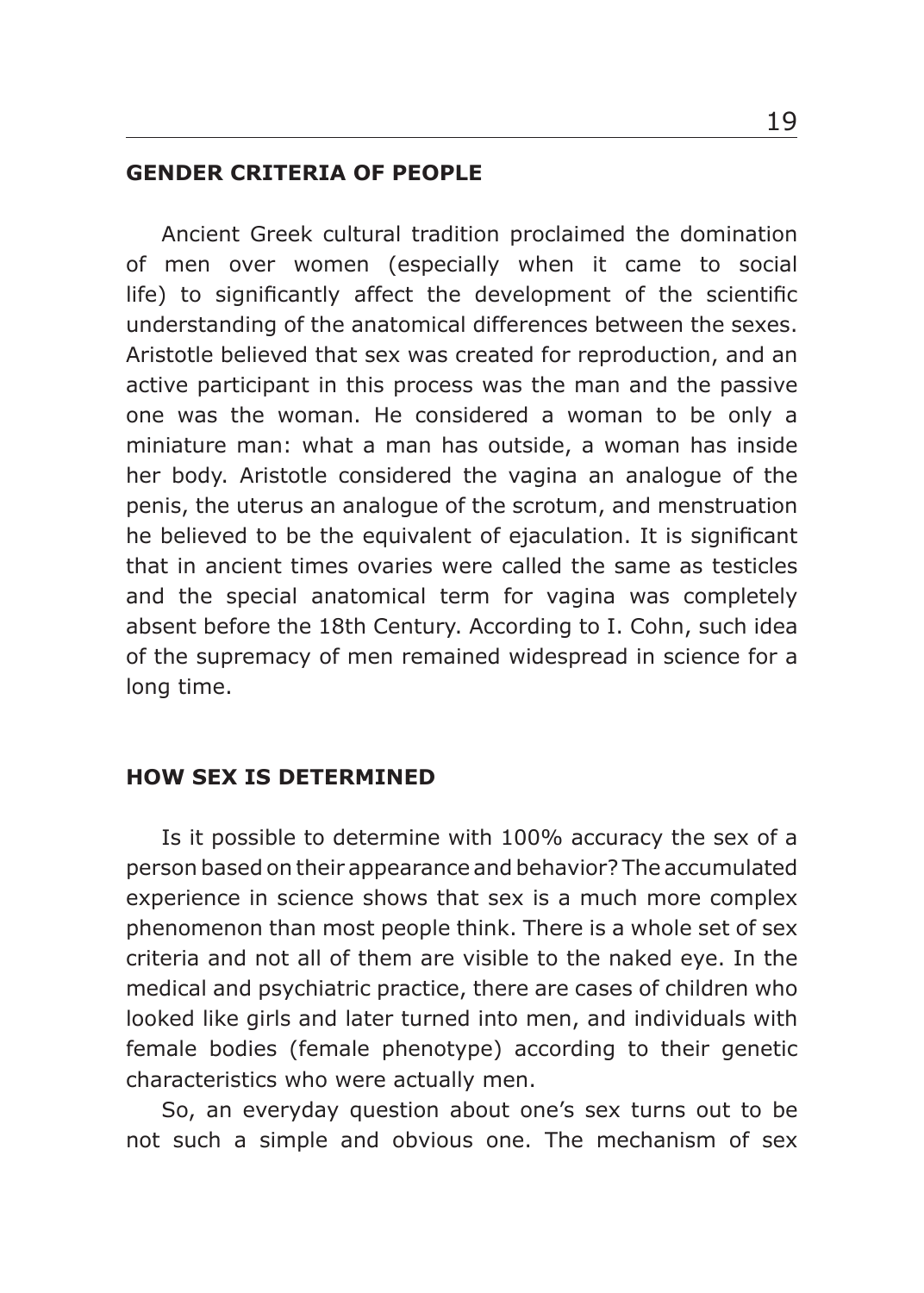determination is a complex and multi-dimensional process. Any deviations from the species' norm can lead to paradoxical results, especially for a novice observer. In some cases, the distinction between genetic factors (e.g., XY genotype) and the external morphological indicators of gender (female appearance) is not visible. A woman can live her whole life not knowing that her genetic gender is male and a man can never learn that his cells have an extra female chromosome.

The situation gets even more complicated if people are mosaic chimeras, meaning that that their bodies contain XY and XX chromosomes at the same time or that one body has both male and female cells. This combination can cause unexpected results, depending on which organs and tissues in the body are mosaic. From biology we know that sometimes two eggs grow in a female ovary and they are simultaneously fertilized by sperm. Both fertilized eggs begin to divide and in rare cases they can merge into one germ. Embryo-chimera develops and grows into a person who in fact consists of two individuals. In exceptional cases, one hemisphere of a person's brain develops according to the mother type and another according to the father type. Such individuals may look like males or females, and their behavior does not depend on the genetic constitution of their gonads.

In medical practice and jurisprudence, it is sometimes necessary to objectively identify an individual's sexual characteristics. This need induced sexologists to develop a set of clear criteria that illustrate the importance of this type of expertise. For example, in 1968, the International Olympic Committee introduced compulsory sex chromosomal tests for female athletes. In this case it would be better to clarify that sex differences, including the physical, physiological, and psychological ones that determine the possible level of athletic achievements are limited by the sex (not sex related). Obviously, they are a direct consequence of differentiated gene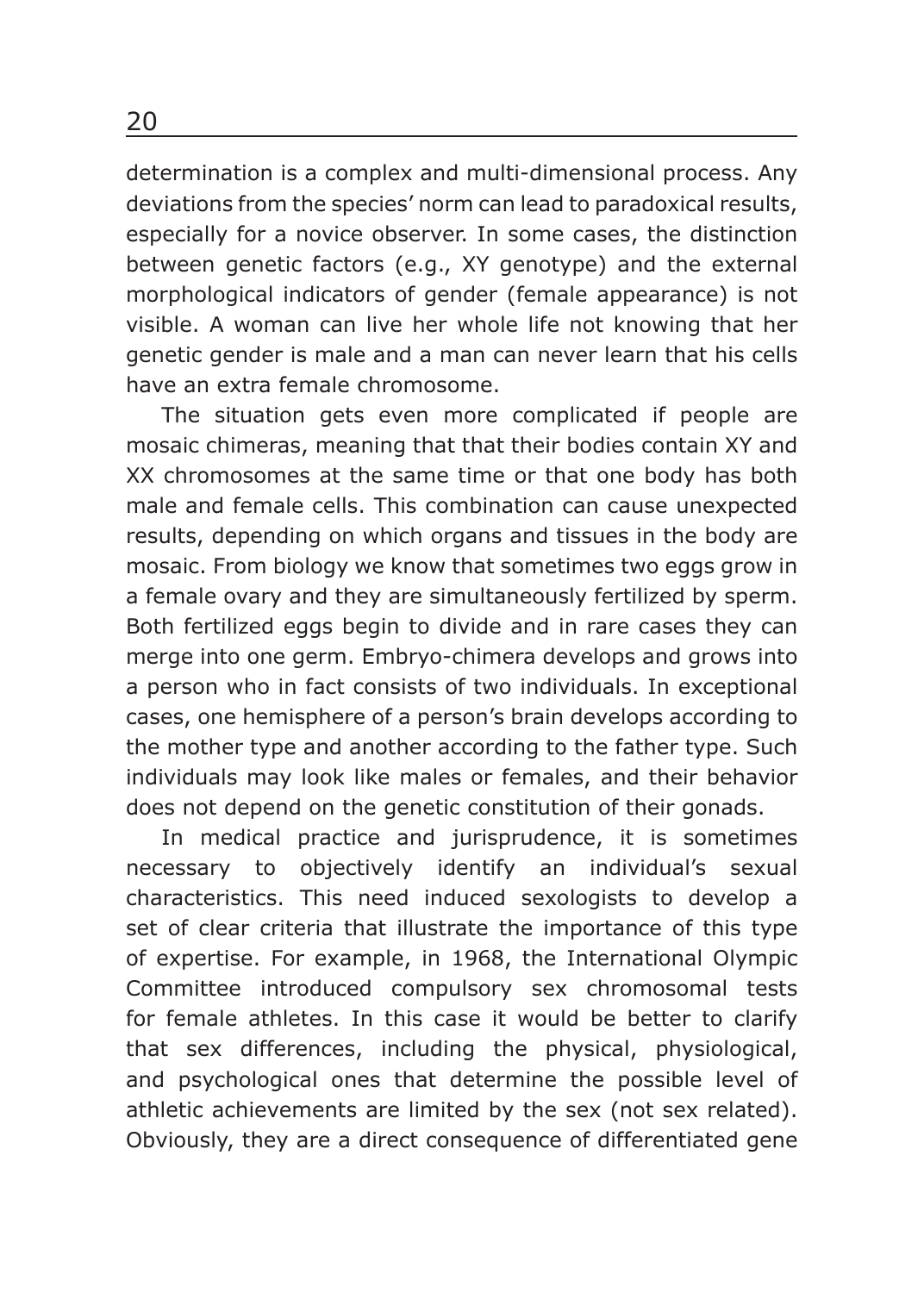expressions that have both male and female individuals. These symptoms can have either a dichotomous or a continual nature.

Thus, the question about a person's sex at first seems easy, but in real life can not only be difficult but also very delicate. Today, the most objective and complete scheme is considered to be the one proposed by the American sexologist John Money. This scheme takes into account the complex way of sexual formation during individual development and is based upon eight criteria (*or components*) of sex. This includes six biological components: *genetic, gonadal, intrauterine hormonal sex, internal morphological sex, sexual differentiation of the brain, and hormonal pubescent (external morphological) sex*. The last two criteria are connected to the psychological and social factors—education and self-identification.

#### *Genetic sex*

The first criterion in the Money's list is chromosomal (or genetic) sex. Genetic differences between women and men are a fundamental phenomenon of gender; they create the basis of sexual reproduction. Most mammals, including humans, inherit two sex chromosomes—one from the father, another from the mother. Women have in their chromosome set two X chromosomes

*The problem of the protection of the rights of the intersex is thus primarily the problem of the protection of human and civil rights.*  $\begin{array}{c} 66 \\ \text{The } p \end{array}$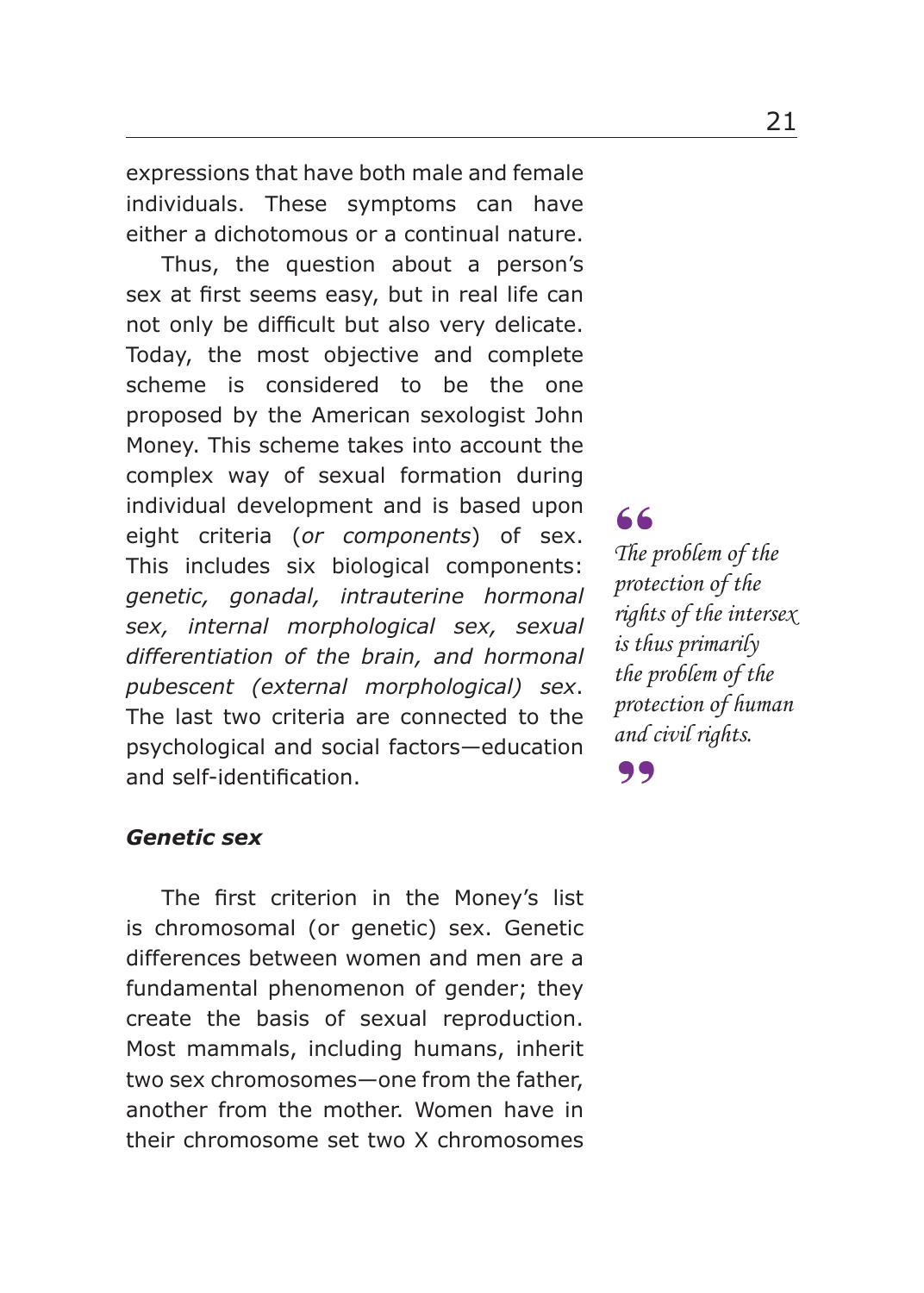(the female genotype is XX) and men have one X and one Y (respectively, their genotype is referred to as XY).

The sex of a baby depends on which of the male sex chromosomes in the sperm fertilizes the egg. If the X chromosome, it is a girl; if the Y—a boy. As male genotype carries only one X and one Y chromosome, men have a single set of genes related to sex, while women have a double one. Therefore, any genetic abnormalities located in the male X chromosome often have some external manifestation. In contrast, it is unlikely for any unusual genes located on the female X chromosome to show themselves in the phenotype (external appearance).

This happens only in closely related marriages, such as between first or second/third cousins. In most cases, the 'healthy' genes in the female chromosome pair would prevent the clinical expression of the disease in women.

A common example of the illnesses related to gender is hemophilia and color blindness (Daltonism). Both diseases occur mostly in men. For example, Prince Alexei, the son of the last Russian Emperor Nicholas II, suffered from severe hemophilia. However, none of his four sisters or the mother who gave her son the hemophilia gene had any signs of the disease. A carrier of the hemophilia gene was also Queen Victoria.

Often the female sex in humans is regarded to be basic and more resistant to the environment than the male. Scientists believe that the X chromosome is more active than the Y, and it carries many genes that are necessary for the normal functioning of both the female and male body. As women have two X chromosomes, in literature the question of how female sex chromosomes produce the appropriate amount of the necessary compounds was often raised. Relatively recently, in 1995, N. Williams discovered that in the human genotype there is a special dosage compensation mechanism that levels the expression of the X chromosome's genes in males and females.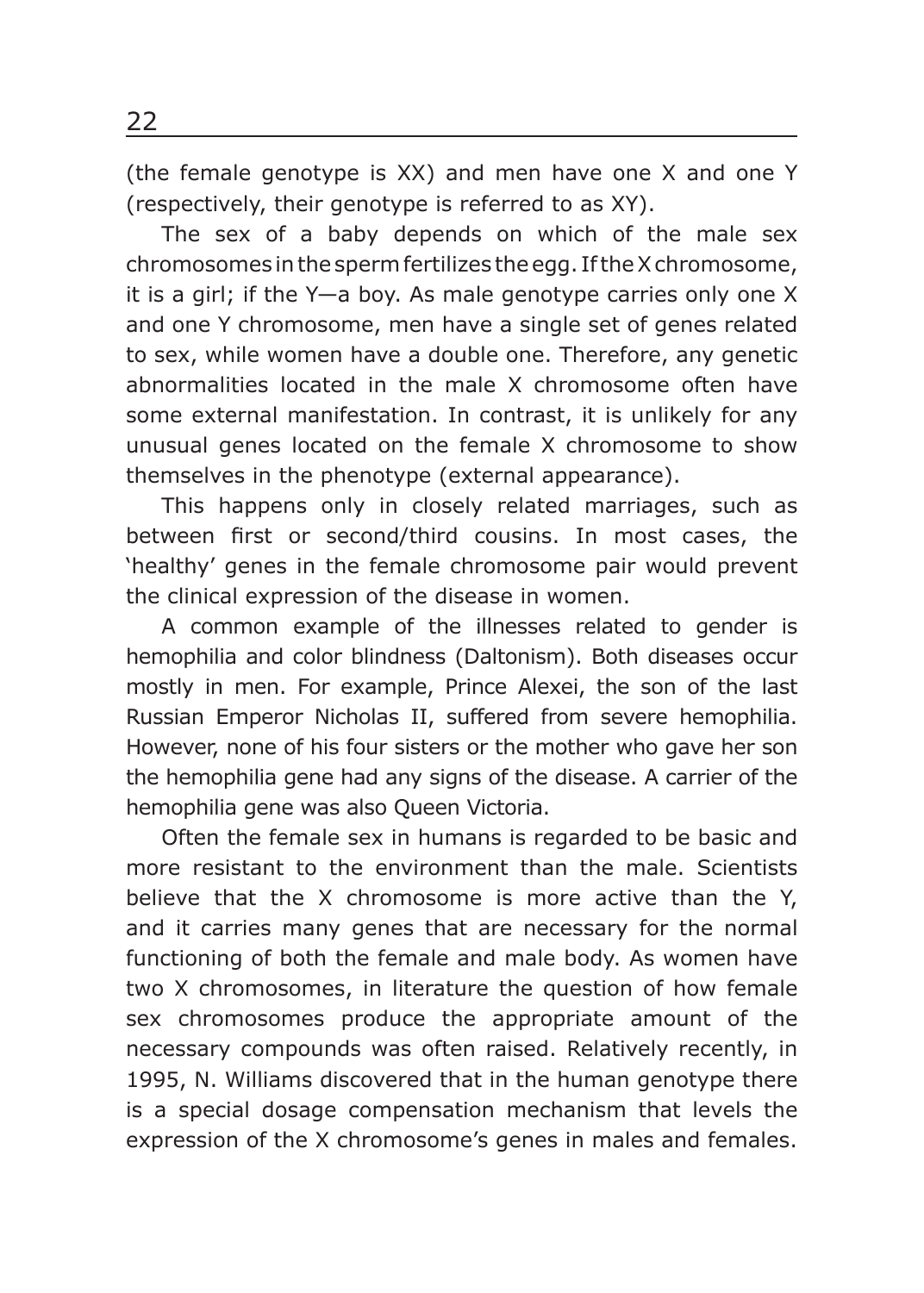Let us note that the latest research of the structure of the Y chromosome showed that many concepts about it were mostly wrong. First of all, in its structure there are not 40 but 70 genes; secondly, the male chromosome is replete with so-called mirror fields (complexes that duplicate the structure of each active gene). They allow to 'repair' the genes that are damaged by mutations. This mechanism ensures the stability of the male organism, neutralizing the effects of genetic abnormalities on the Y chromosome. In fact, mirror fields play the same compensatory role as the healthy gene on the second X chromosome, if the first one has a defect.

The presence of a XY or XX chromosome set determines the human gender. However, this fact does not imply that a zygote (fertilized egg) with this set of sex chromosomes will develop into an individual who will have the correspondent phenotype. There are cases (e.g., 5a-Reductase deficiency, which is an autosomal recessive intersex condition) when supposedly a girl is born, but, when puberty begins, the individual undergoes significant morphological transformations and can become a fully formed young men.

#### *Gonadal sex*

Another important criterion in Money's list is the differentiation of embryonic gonads (reproductive organs). Mammals' Y chromosome has a specific gene that was identified as "the part of the Y chromosome that determines the sex." It forms the gene complex, called "the factor that determines the development of the testicles." If there are all the required genes and they function properly, the complex activates the genes located in the other chromosomes, and testicles are formed in the fetus. So, it means that, although the internal male reproductive organs develop under the influence of genes located on the male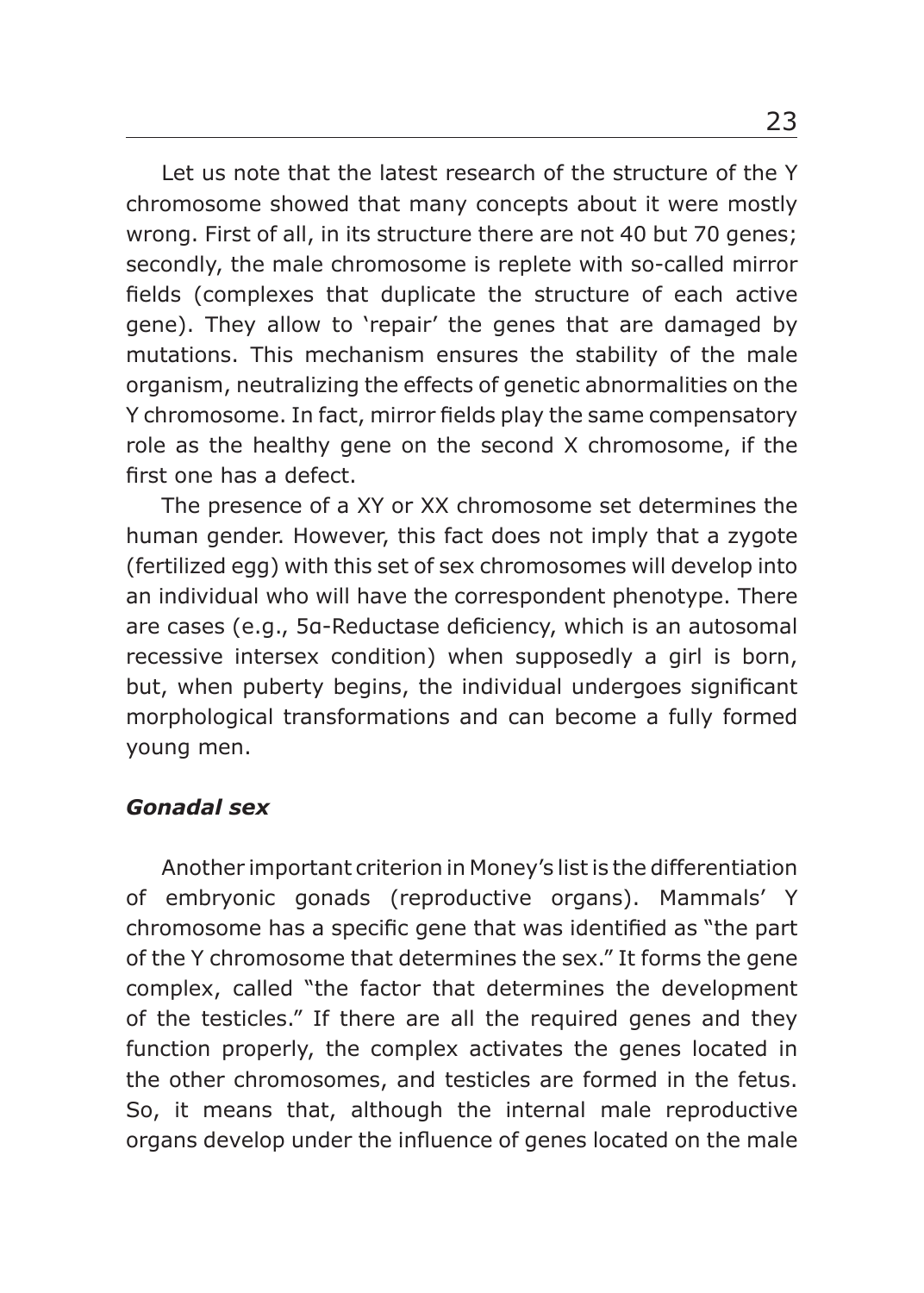chromosome, actually other chromosomes (not sex related ones and female X chromosome) take part in this process as well.

The factor that determines the development of the embryo's testicles is activated only at the age of seven weeks. Accordingly, earlier an embryo has only a sex chromosome but is asexual judging by internal and external appearance.

All human embryos contain genes responsible for the development of testicles and genes which code the ovarian formation. Each embryo has a pair of small gonads that could potentially develop into testicles or ovaries, and two pairs of ducts: the Müllerian ducts that are potentially female reproductive organs and the Wolffian ducts that can become a male reproductive system. Which organs will develop a particular embryo—testicles or ovaries—is entirely determined by the activity of the factor that determines the development of testicles, located on the Y chromosome. If an embryo has this factor and it is activated on time, it acquires the features of a male individual, if not, then it develops a female body.

If, for some reason, this genetic complex remains inactive for nine weeks or the chromosome sex is female, then on the 12th week the ovaries appear. Previously it was thought that the development of ovaries did not need any special trigger factor, that they were formed unconditionally. This is how cases of individuals who looked like women actually having male sex chromosome was explained. But now there is evidence that the X chromosome has a special gene SDD, which controls the transformation of 'neutral' sex glands (gonads) in ovaries that are capable of producing fertile eggs in the future.

#### *Fetal hormonal sex*

The mysteries of sex do not end here. A further role in the shaping of the male or female appearances is played by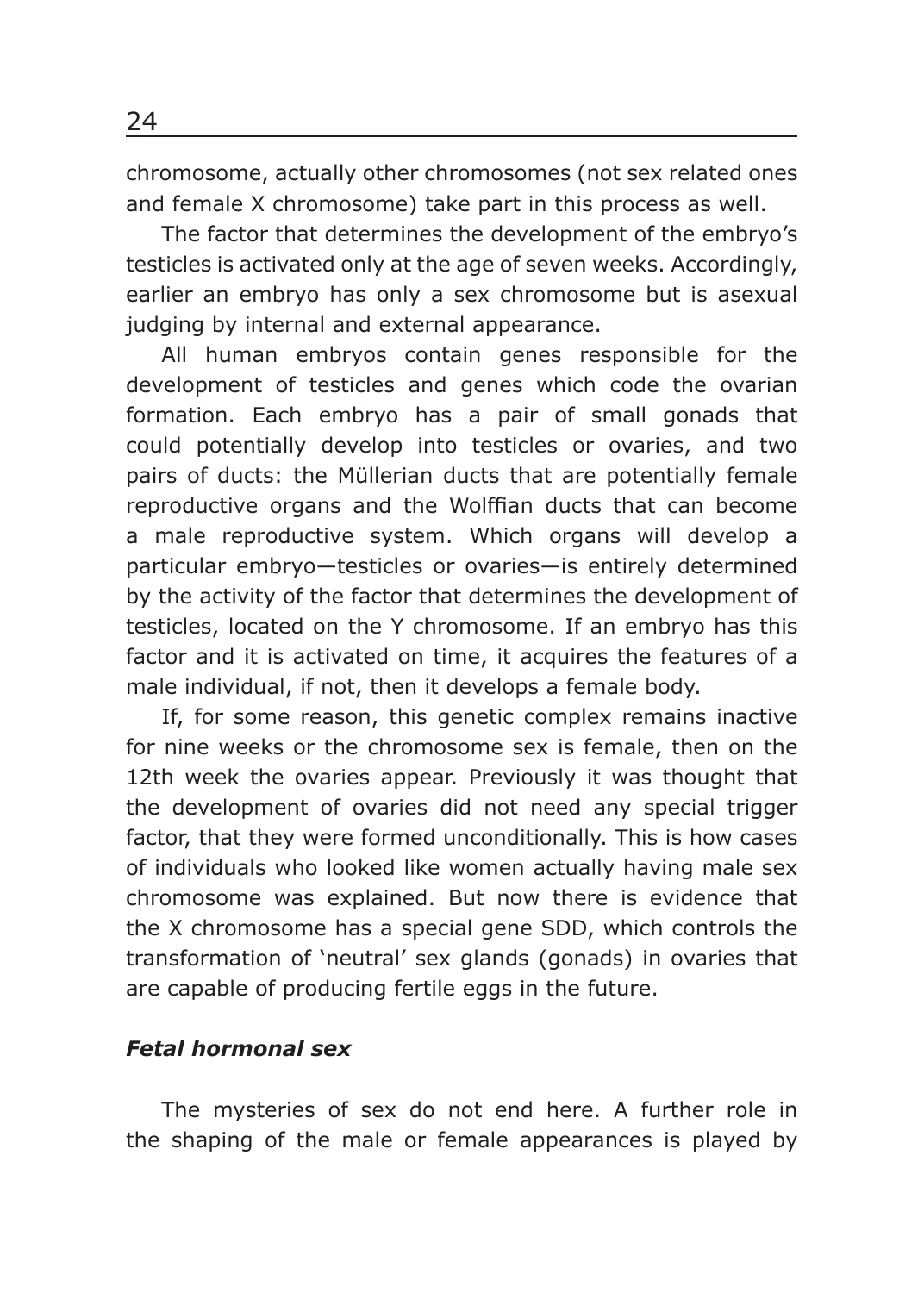hormones. The third critical component of Money's scheme is the hormonal balance of the fetus. The reproductive organs of an embryo produce sex hormones: primary testosterone in testicles and estrogens (female sex hormones) in ovaries. In addition, testicles produce special anti-Müllerian hormone (Müllerian substance that inhibits development). Testosterone and its derivatives ensure the formation of internal and external male genitalia. The function of the Müllerian substance is the initiation of the reverse development (reduction) of primitive internal female genitalia. The need of two hormones for a male embryo's formation is called the "Adam principle."

However, no specific hormone is required for the further development of female sexual organs and the entire reproductive system. The regression of the primary internal male organs and formation of female genitalia starts automatically. In the absence of the SRY gene, rudimentary gonads turn into uterus, fallopian tubes, and vagina, and, if there is no testosterone, the Wolffian ducts disappear. The lack of specific hormonal stimulation during the development of a female embryo is called the "Eve principle."

As for the proper development of men, more complex genetic and biochemical interactions are required and scientists consider this way of formation more

*A woman can live*  **66**<br>*A* woman can live<br>her whole life not *knowing that her genetic gender is male and a man can never learn that his cells have an extra female chromosome.*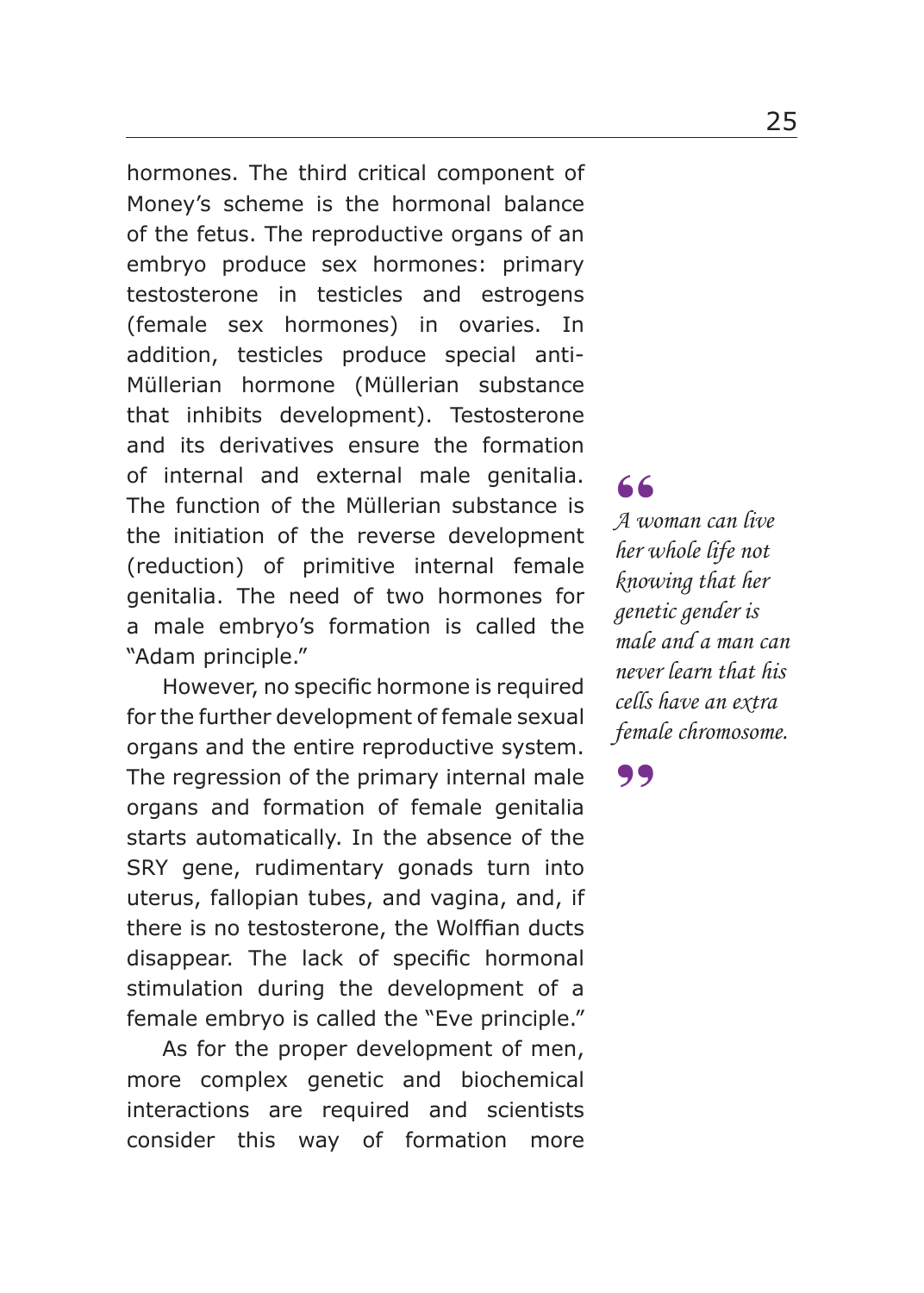vulnerable as male embryos are more sensitive to the environmental changes and to the stress experienced by women during pregnancy.

Male sex hormones play a more important role than the female ones in the sex differentiation during the prenatal period. The influence of the male sex hormones androgens on fetuses leads to their masculinization. In the medical practice, there are cases of pregnant women who receive hormonal treatment to prevent premature birth and, as a result, their daughters are born with pronounced masculine (male) features: they have enlarged clitoris, some even penises. The behavior of these girls is more common in boys. They are frolicsome children, prefer active games, enjoy fighting, dolls do not interest them, and they do not see themselves as mothers and housewives. A similar effect on fetuses can cause some synthetic hormones that are used by pregnant women to treat certain diseases.

#### *Internal morphological sex*

The fourth component of the human sex is the internal morphological sex-the final development of the genitalia, which ends during the 16th week of the fetal formation. At this point, the influence of the hormones becomes irreversible. Therefore, from this age on the sex of a baby can be actually determined by ultrasound. Apart from playing the leading role in the formation of male and female genitalia, sex hormones also influence the brain of the embryo.

## *Male and female brain*s

The fifth sign of sex differentiation is the brain structure. It is known that, on average, the male brain is larger than that of a female by 100-150 cm3, partly due to the larger body size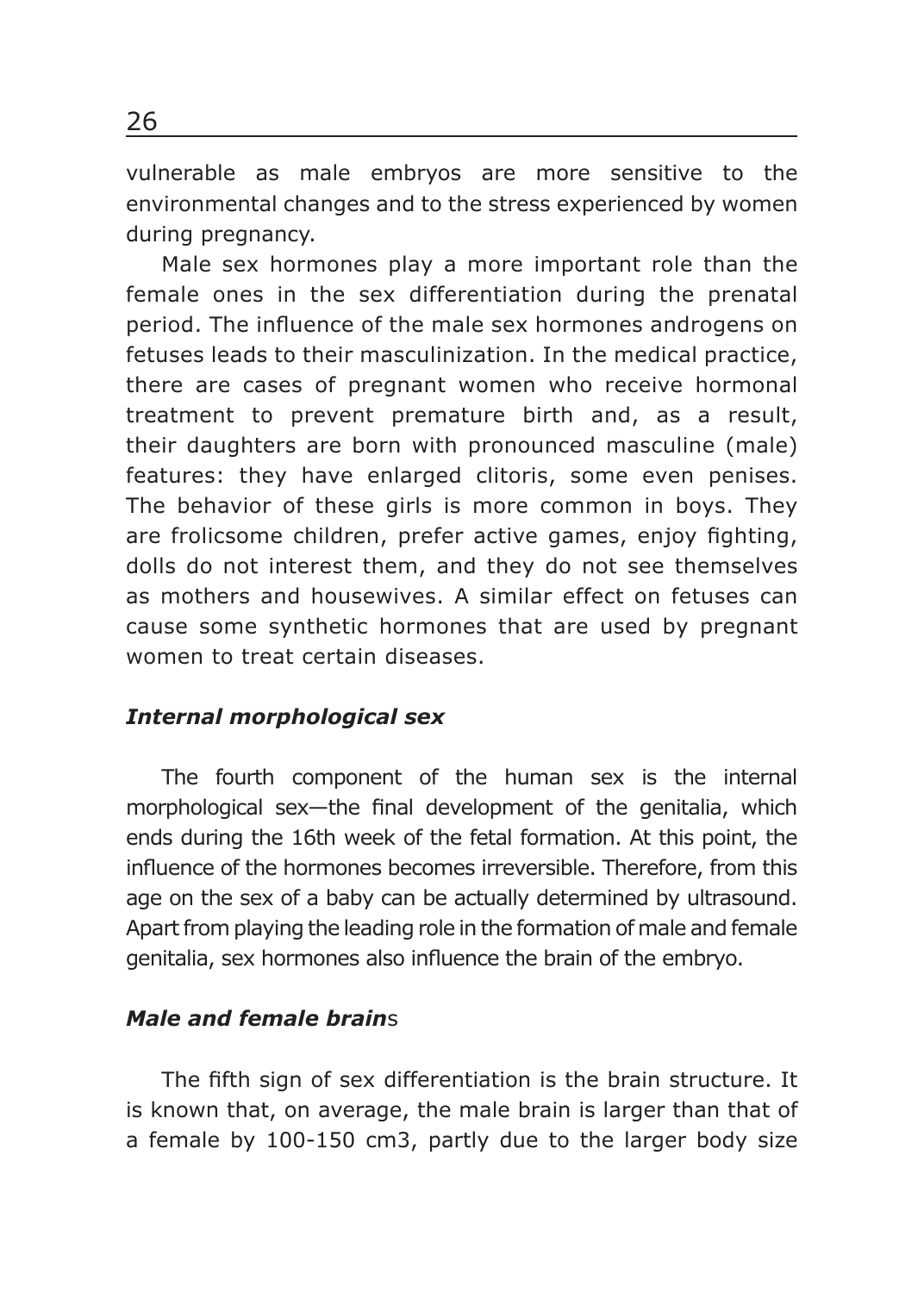of men. Although these gender variations in the brain volume do not play a significant role, morphological differences in the structure of certain parts cause different behavior and explain the difference in the occurrence of brain diseases, their frequency, and the characteristics for men and women.

Androgens and estrogens significantly affect the sexual brain differentiation. It all starts under the influence of the germ's hormones at the end of the third month of embryonic development. As a result, men and women form some structures, including the hypothalamus, differently. It is important to take into account that the function of the hypothalamus includes the control over the activity of the hypophysis, which, in turn, affects the hormonal secretion of all the other human endocrine glands. Thus, although the hypothalamus secretes only several hormones, thanks to the control over hypophysis, it regulates all the hormonal activities in our body. The consequence of the female type hypothalamus formation is the cyclical production of female sex hormones in adulthood. The male development pattern of the hypothalamus leads to a lack of monthly recurrence in the production of male sex hormones. Differences in the structure and functioning of the brain, though hidden, can have a greater impact on our lives than sex differences in the structure of a body. One of the most important functions of the hypothalamus is the transformation of unconscious physiological needs into psychological motivations such as hunger, thirst, and sexual desire.

## *Pubertal hormonal status and external morphological sex*

The last biological indicator of sex, according to Money, is the pubertal hormonal status. Pubertal hormones (hormones that are active during human puberty) stimulate the development of body characteristics that determine the sexual maturity (sperm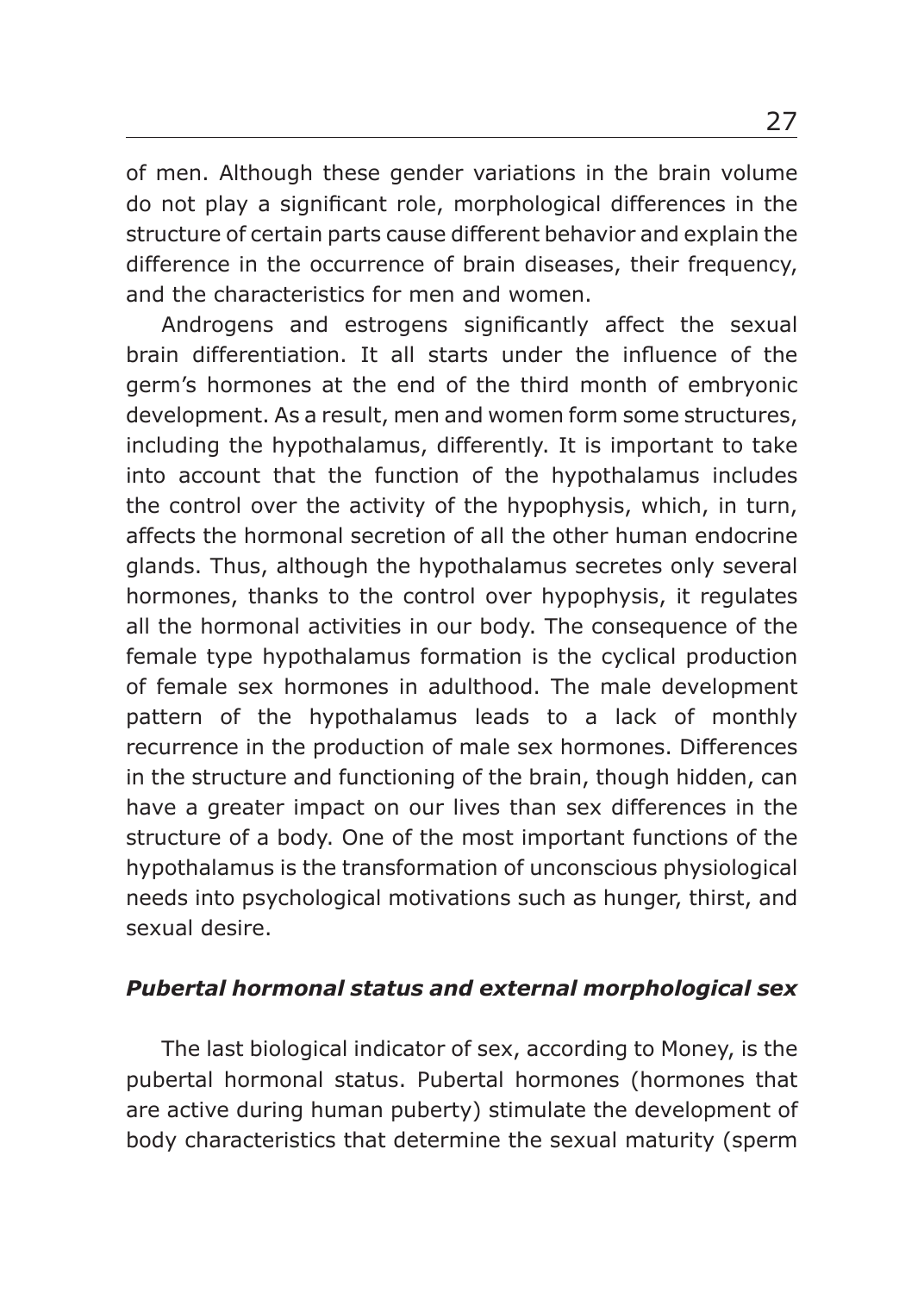production for men and menstrual cycle for women) and the development of secondary sexual characteristics. Moreover, pubertal hormones directly affect human sexual behavior and its psychological characteristics.

Of course, there are individual differences when it comes to puberty. Female secondary sex characteristics may develop four years before the onset of menarche (first menstruation). During the first few years, menstrual cycles may be irregular, and in the process of ovulation failures can occur.

Unlike girls, boys mature much later; however, they are able to impregnate a woman almost immediately with the onset of spermarche (first ejaculation), in spite of the fact that boys develop secondary sexual characteristics later compared to girls. This paradox was noted by the American anthropologist G. Bogin in 1999. Previously, it was considered that women mature earlier. In adulthood people differ significantly in terms of sex hormones: men have higher androgen levels and women more estrogen.

Thus, endocrine and hormonal disorders in the process of human formation lead to difficulties when it comes to the determination of a person's gender. Therefore, we cannot state that there are only men and women in the world. Along with them live hermaphrodites, intersex people—the third gender. Human society is as diverse as the world around us. No doubt that all people have the equal right to exist and all of us need attention, care, and respect.

#### **FAMILY, SOCIETY AND INTERSEX CHILDREN**

Most parents who learn about certain features in the sexual formation of their child experience despair but try hard to hide it. This unfortunately happens because they know too little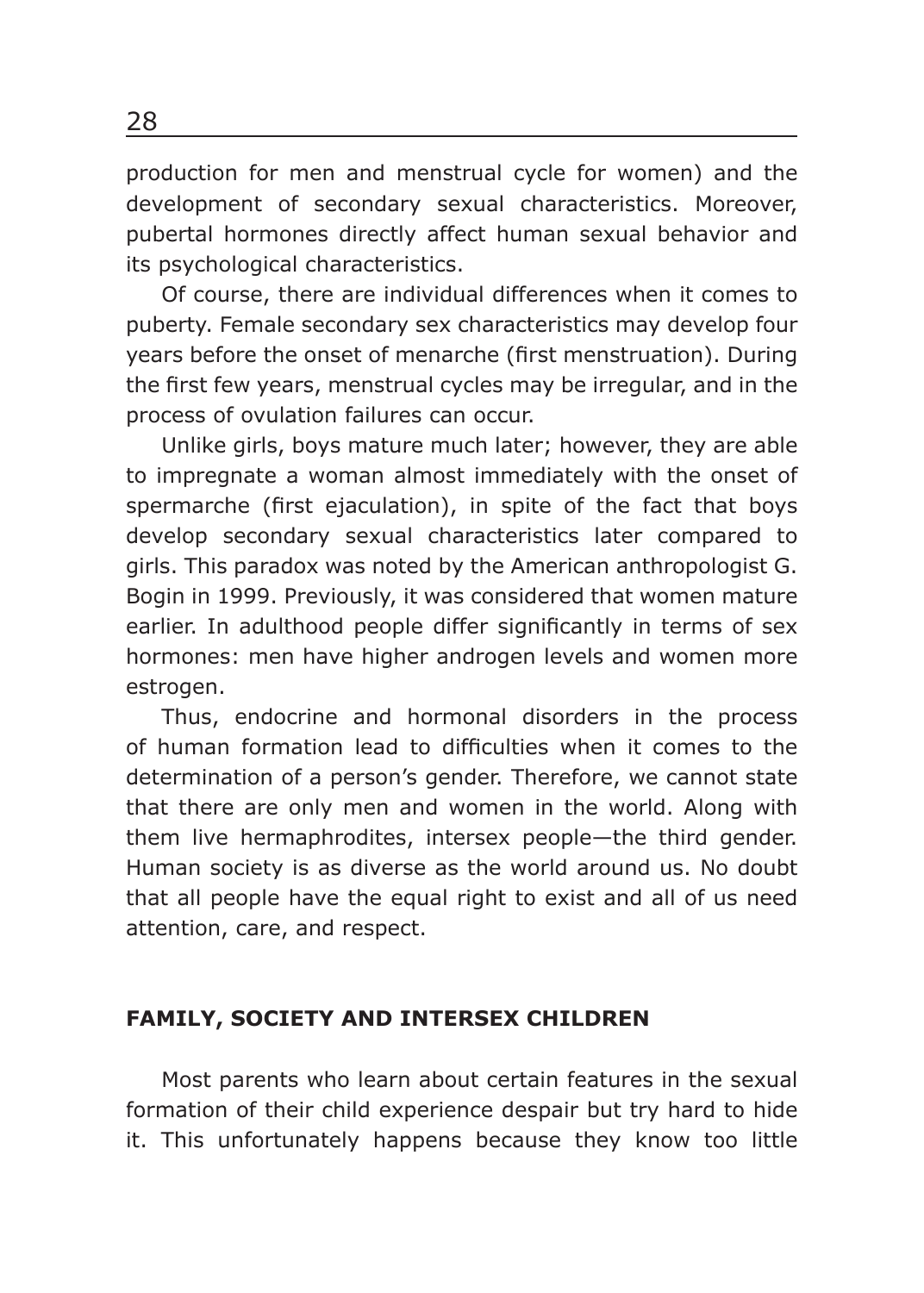about such matters. And the worst part is that the medical staff is not always very knowledgeable of these issues either. So, parents seek more information, but the problem is that there are only a few reliable sources. And when parents learn something, they usually carefully conceal it. But, as the child gets older, he or she has the right to decide what information others can know about him or her.

Parents and relatives should be frank and honest while communicating with such a child. Openness is a sign that they are not ashamed of what has already happened. After all, there is nothing shameful in their love and respect for the child and they do not have to be ashamed. They should accept things as they are. Shame is often caused by fear and ignorance. Very well if a person has friends or close acquaintances with whom one can share and talk about special features of their child. Concealment of such information creates a sense of shame and inevitably causes stressful situations in a family.

Some religious groups believe that human diversity is sinful. But man is made in the image of God and God is never wrong. In addition, He created a rich and varied world.

It is essential to make contact with the child's educators and teachers. They can help the intersex child to adapt. It can also

*Human society is as diverse as the world around us. No doubt that all the people have the equal right to exist and all of us need attention, care, and respect.* 66<br>Hun<br>dive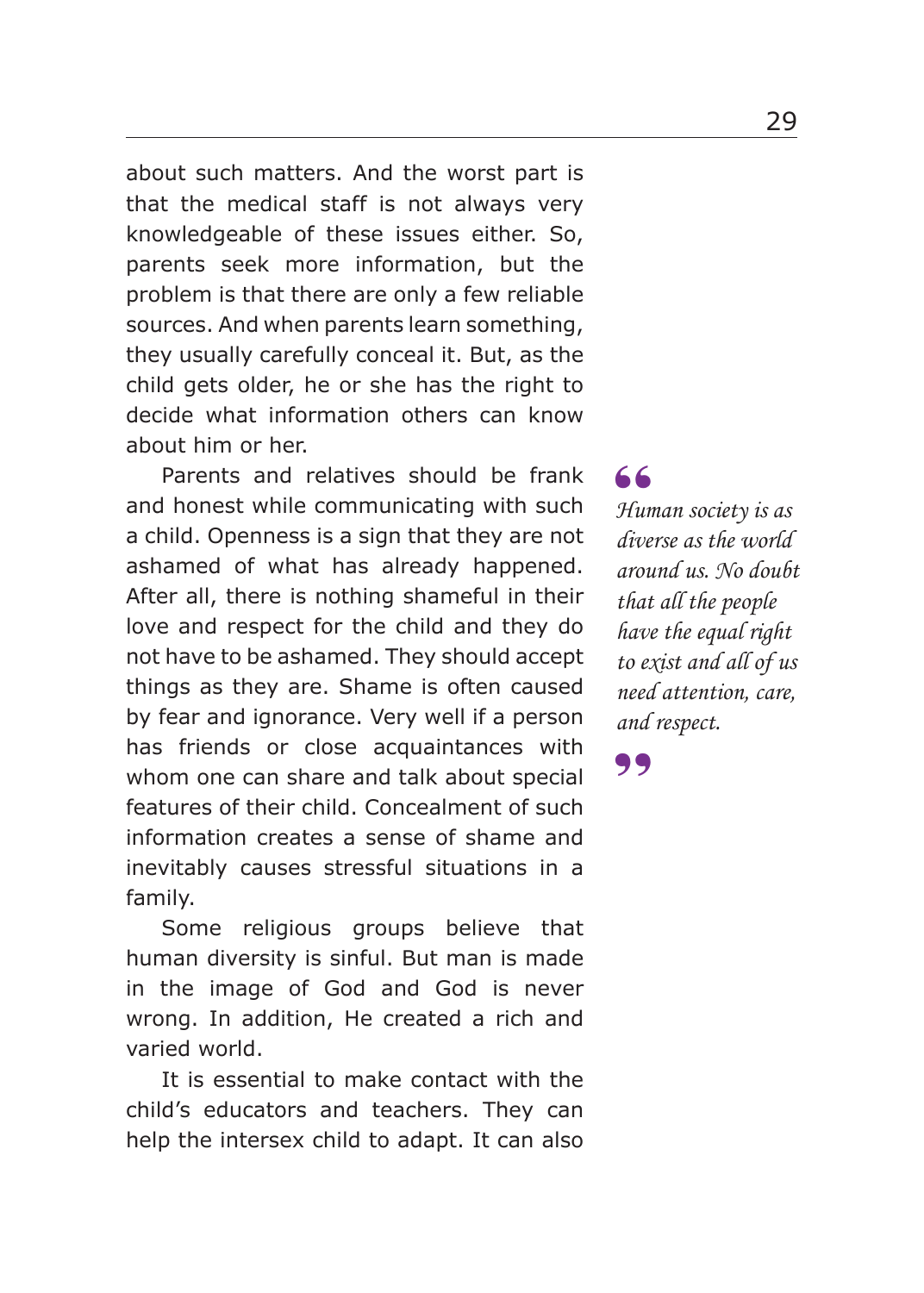be beneficial to talk to the parents of the peers. The result of this conversation can be certain goodwill and reduction of unhealthy interest and hostility that appears because of ignorance about the special features of such a child.

It is useful for parents to keep short notes of the talks about their child with other people, especially with health workers. The first step is to get an accurate medical diagnosis. Parents should know as much as possible about their children to be able to help them explore the world that does not always tolerate people who are somewhat different. Medical information has to be confirmed by research and documentation. At the same time, unnecessary medical examinations by doctors, medical students, and different interns should be avoided, as well as forced photographic and videographic recording of the child. Any examinations should be aimed only at providing medical aid to the children, not using them as guinea pigs.

As for psychological help, this question should also be handled with care. After all, not all psychologists or psychiatrists have the necessary experience required to solve issues related to the gender formation of a child with special biological characteristics. Often, parents are more knowledgeable in this area.

In some cases, there is a need for surgery on the genitals. However, sometimes doctors exaggerate its necessity, misleading parents by explaining to them that the correction of male or female genitalia will simplify their lives. In fact, the decision about surgical corrective operations must be made by the intersex person and only when he or she has reached a certain age. Operations without the consent of the children and their parents are still conducted by doctors in spite the appeals of human rights defenders, intersex activists, and the United Nations; such surgical interference is often a medical experiment and it is not always successful for the patient.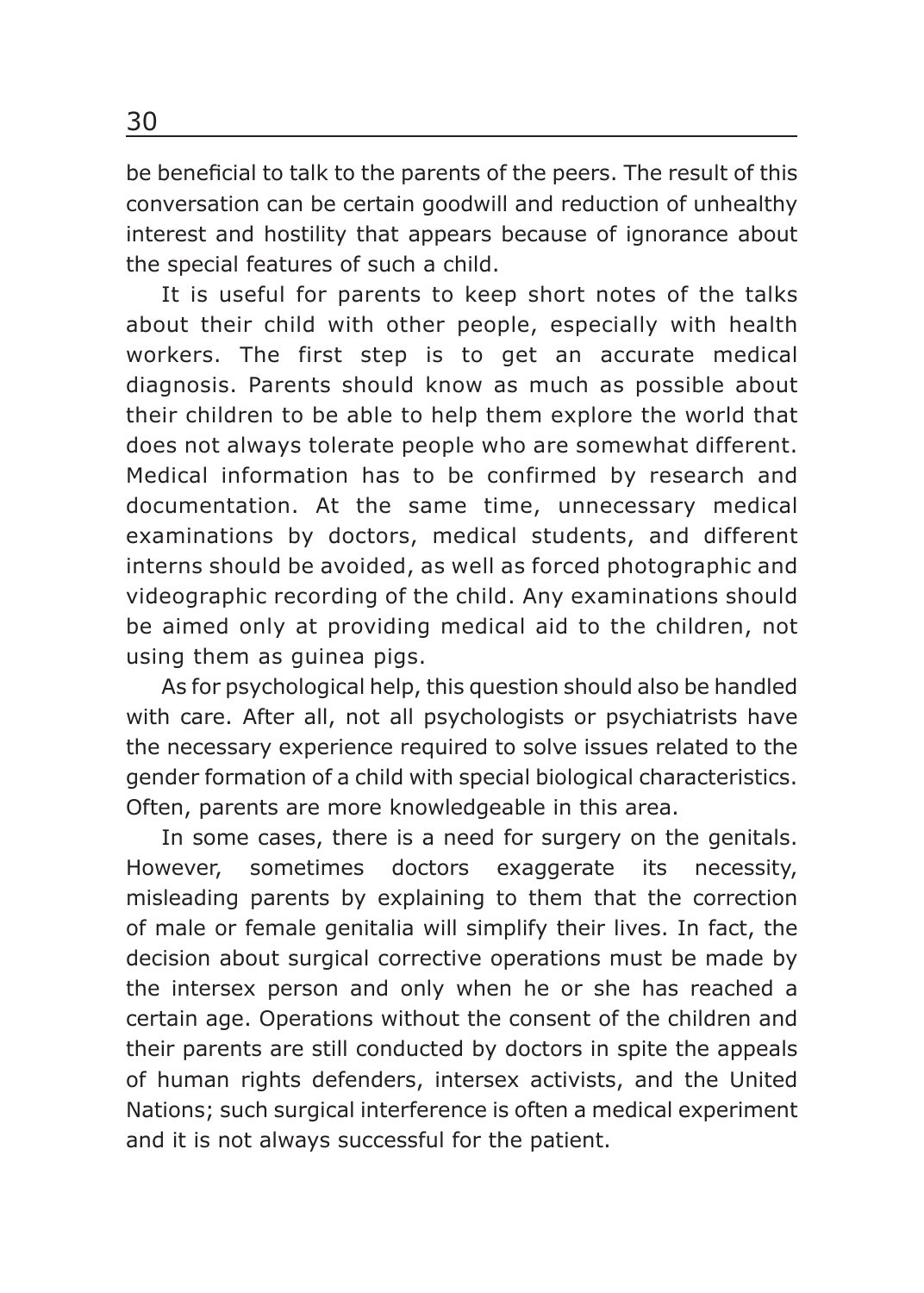## **THERE IS AN INTERSEX CHILD IN A FAMILY**

If there is an intersex child in a family, the parents have special responsibilities when the child reaches adolescence. Teenagers compare themselves with their peers and often are dissatisfied. Questions about hormone therapy or even surgical correction arise. The child, parents, and doctor have to figure out all the pros and cons of such interventions together and only then make a decision.

Child's puberty is not an easy period for parents; it is the time for first sexual attractions. Although it is often difficult for parents to deal with this topic, it should be done so that the child can feel better emotionally and possibly arrive at some conclusions. It is a good idea to involve in such conversations specially trained medical and teaching staff trusted by the parents. Despite some peculiarities, sex relations of such people can be normal and comfortable. At puberty, parents should help their offspring find psychological and emotional courage when an intersex child realizes that he or she is in some way different than most people. This period may begin much earlier or much later than normal; in these cases, it is advisable to seek assistance from a child endocrinologist.

It should be emphasized that adolescence is a period of physical, emotional, and intellectual growth, a time during which our way of thinking changes. During this period, in addition to the attention of the family and the health workers, a child requires the support of a psychologist. It is vital that intersex children know that they are more important for their families than all their special features, that they are loved despite their otherness.

Very often these special children have a limited social circle. Learning about their special features, they often choose to be